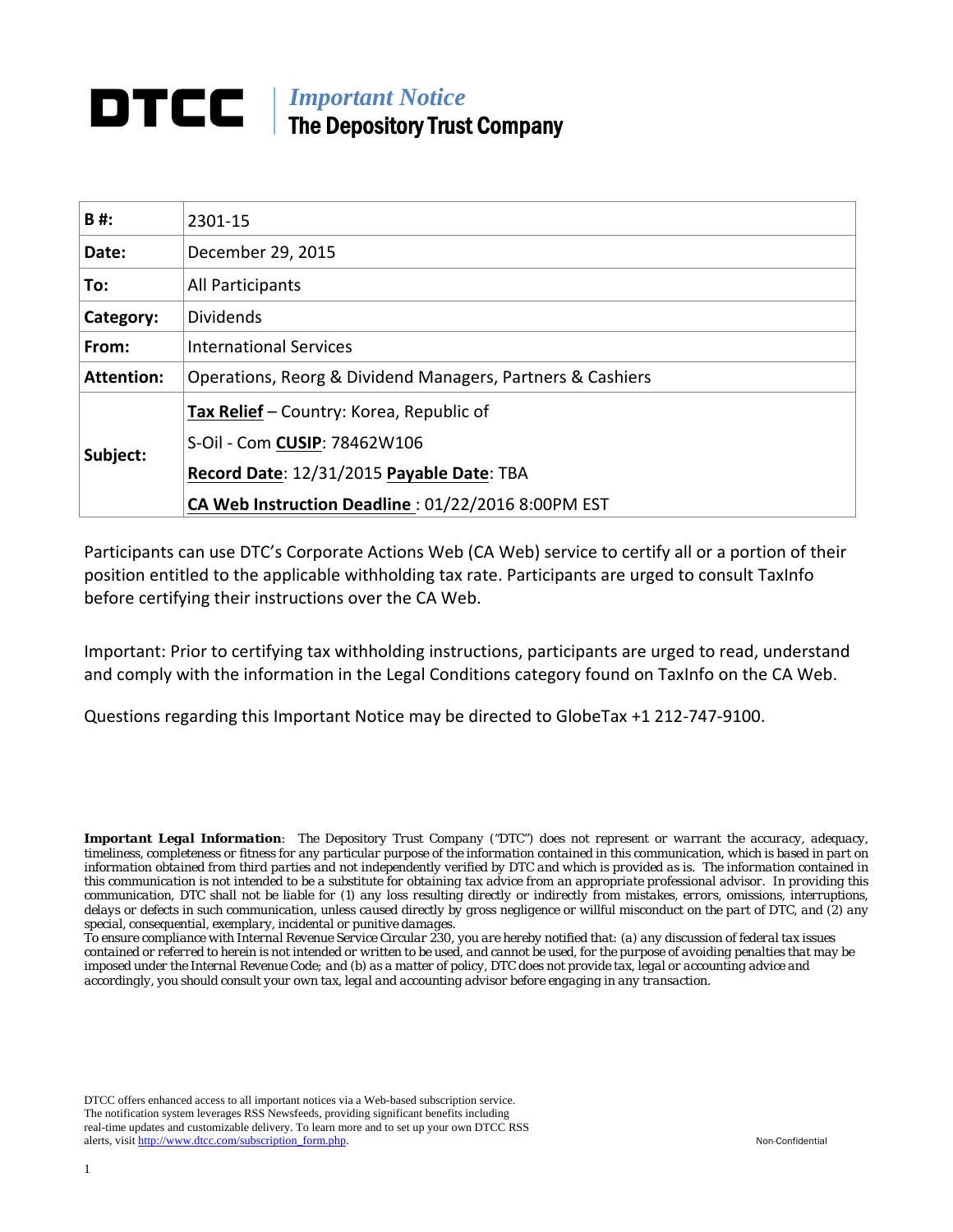

**S-Oil - Com** has announced a cash dividend. BNY Mellon acts as the sole Depositary for the company's Depositary Receipt ("DR") program.

Participants can use DTC's Corporate Actions Web (CA Web) instructions tab to certify all or a portion of their position entitled to the applicable withholding tax rate. Use of these instruction methods will permit entitlement amounts to be paid through DTC. By electing, Participants agree to the Agreements, Fees, Representations and Indemnification below.

As outlined in the eligibility matrix below, all qualifying holders will have the opportunity to receive their full treaty benefits on DR pay date. Holders not certified at the favorable or exempt withholding tax rates through CA Web will receive the dividend net of the full Korean statutory withholding tax rate of 22% with the possibility to reclaim through the standard Long Form process.

#### **DIVIDEND EVENT DETAILS**

| <b>COUNTRY OF</b><br><b>ISSUANCE</b>   | KOREA, REPUBLIC OF |
|----------------------------------------|--------------------|
| <b>COMPANY</b>                         | S-Oil - Com        |
| CUSIP#                                 | 78462W106          |
| <b>DEPOSITARY</b>                      | <b>BNY MELLON</b>  |
| DR RECORD DATE                         | 12/31/2015         |
| DR PAY DATE                            | <b>TBA</b>         |
| DR GROSS DIVIDEND<br>RATE ON PAY DATE  | <b>TBA</b>         |
| ORD GROSS DIVIDEND<br>RATE ON PAY DATE | <b>TBA</b>         |
| <b>RATIO</b>                           | 1 ORD : 2 DRs      |
| <b>WHT RATE</b>                        | 22%                |

#### **FEES & DEADLINES**

| <b>FILING METHOD</b>                | <b>BATCH</b>                         | <b>PAYMENT</b><br><b>METHOD</b> | <b>FEES</b>              | <b>MINIMUM FEE PER</b><br><b>BENEFICIAL</b><br><b>OWNER</b>                                                                               | <b>FINAL SUBMISSION</b><br><b>DEADLINE</b><br>(CA WEB &<br><b>DOCUMENTATION)</b> |
|-------------------------------------|--------------------------------------|---------------------------------|--------------------------|-------------------------------------------------------------------------------------------------------------------------------------------|----------------------------------------------------------------------------------|
| <b>RELIEF AT SOURCE</b>             | <b>PAYMENT ON PAY</b><br><b>DATE</b> | VIA DTC                         | UP TO \$0.005 per<br>DR  | <b>USD \$0.00</b>                                                                                                                         | 1/22/2016; 8:00 P.M. EST                                                         |
| <b>STANDARD LONG</b><br><b>FORM</b> | POST PAY DATE :<br><b>ONGOING</b>    | VIA CHECK                       | UP TO \$0.0075<br>PER DR | MINIMUM USD \$25.00<br>TAX RELIEF FEE AND<br><b>UP TO KRW 50,000</b><br><b>CUSTODIAL FEE</b><br>*ADDITIONAL WIRE<br><b>FEES MAY APPLY</b> | 12/30/2018                                                                       |

#### **Agreements, Fees, representations and indemnification of Participants and Beneficial Owners**

We hereby agree that this tax relief assistance service is wholly voluntary and discretionary and outside the terms and conditions of any applicable deposit agreement. We hereby accept and agree to pay the fees of BNY Mellon of up to \$0.005 per depositary receipt for relief at source, or up to \$0.0075 per depositary receipt for the long form (with a minimum of \$25), and any other charges, fees or expenses payable by or due to BNY Mellon or its agents, including any custodian, in connection with the tax reclaim process, or to tax authorities or regulators (which fees, charges or expenses may be deducted from the dividend or any other distribution or by billing or otherwise in BNY Mellon's discretion). We hereby agree that any such fees, charges or expenses may be due and payable whether or not a successful reduction in rate or reclamation is obtained. We hereby acknowledge that fees paid to BNY Mellon may be shared with its agents and affiliates.

We hereby agree that in addition to statutory and documentation requirements and the deduction of fees, tax relief benefits will be subject to review and approval, and potential audit by the applicable custodian and the applicable tax regulators, and that BNY Mellon is not providing any legal, tax, accounting or other professional advice on these matters and has expressly disclaimed any liability whatsoever for any loss howsoever arising from or in reliance hereto. Participants and/or investors should seek advice based upon their own particular circumstances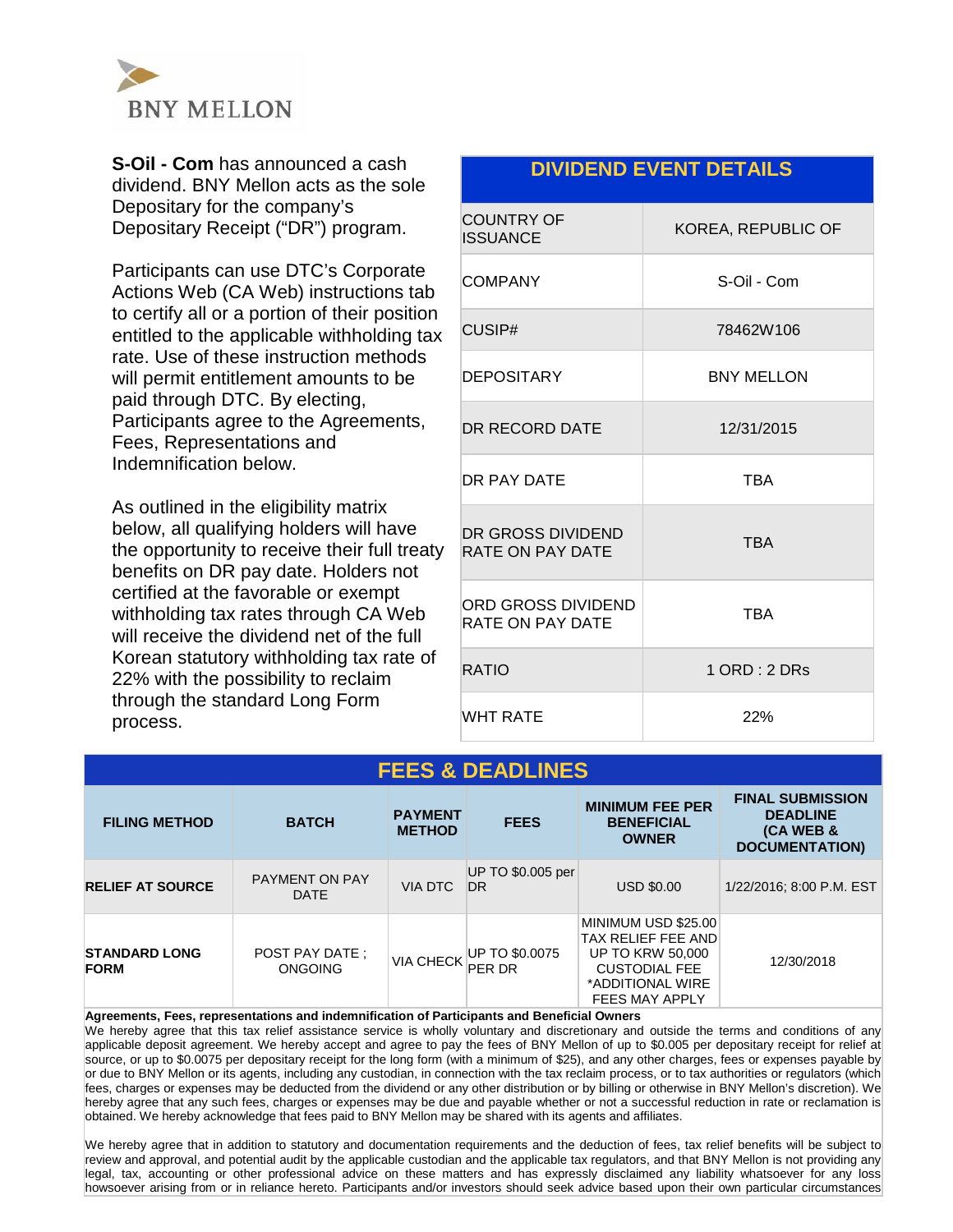from an independent tax advisor.

We certify that to the best of our knowledge each of the beneficial owners identified are eligible for the preferential rates as stated and we declare that we have performed all the necessary due diligence to satisfy ourselves as to the accuracy of the information submitted to us by these beneficial owners.

We will be fully liable for any and all claims, penalties and / or interest, including without limitation, any foreign exchange fluctuations associated therewith. BNY Mellon shall not be liable for the failure to secure any refund. We expressly agree that BNY Mellon and its agents or affiliates shall not have any liability for, and we shall indemnify, defend and hold each of BNY Mellon and its agents and affiliates harmless from and against, any and all loss, liability, damage, judgment, settlement, fine, penalty, demand, claim, cost or expense (including without limitation fees and expenses of defending itself or enforcing this agreement) arising out of or in connection herewith.

## **ELIGIBILITY MATRIX**

| <b>RATE DESCRIPTION</b>                                           | <b>ELIGIBLE RESIDENTS</b>                                                       | <b>DOCUMENTATION REQUIRED</b>                                                                      |
|-------------------------------------------------------------------|---------------------------------------------------------------------------------|----------------------------------------------------------------------------------------------------|
| <b>UNFAVORABLE - 22%</b>                                          | PHILIPPINES, MALAYSIA (LABUAN),<br>NON-TREATY COUNTRIES.<br>UNCERTIFIED HOLDERS | <b>NONE</b>                                                                                        |
| <b>FAVORABLE –</b><br>20%, 16.5%, 15%, 12.5%,<br>11%, 10%, 7%, 5% | <b>SEE ATTACHED LIST</b>                                                        | 1) WITHHOLDING CERTIFICATION                                                                       |
| $FAVORABLE - 16.5\%$                                              | UNITED STATES, SOUTH AFRICA                                                     | 1) WITHHOLDING CERTIFICATION                                                                       |
| $FAVORABLE - 15.4%$                                               | KOREA, REPUBLIC OF (INDIVIDUALS)                                                | 1) WITHHOLDING CERTIFICATION<br>2) COPY OF PASSPORT OR COPY OF<br><b>RESIDENT REGISTRATION ID#</b> |
| $EXEMENT - 0%$                                                    | KOREA, REPUBLIC OF (INSTITUTIONS)                                               | 1) WITHHOLDING CERTIFICATION<br>2) COPY OF COMPANY/BUSINESS<br><b>REGISTRATION ID#</b>             |

### **ADDITIONAL DOCUMENTATION REQUIREMENTS**

| <b>INVESTOR TYPE</b>                                                                                 | <b>ELIGIBILITY CRITERIA / DEFINITION</b>                                                                                                                                                                                                                                                                                                                                                                                                                                                                                                                                                                                                                                                                                                                                                                       |                    | <b>ADDITIONAL</b><br><b>DOCUMENTATION</b><br><b>REQUIRED</b>                                                                                                                  | <b>VALIDITY OF</b><br><b>DOCUMENTATION</b>                                                                                                                                                       | <b>COMPLETED</b><br><b>BY</b> |
|------------------------------------------------------------------------------------------------------|----------------------------------------------------------------------------------------------------------------------------------------------------------------------------------------------------------------------------------------------------------------------------------------------------------------------------------------------------------------------------------------------------------------------------------------------------------------------------------------------------------------------------------------------------------------------------------------------------------------------------------------------------------------------------------------------------------------------------------------------------------------------------------------------------------------|--------------------|-------------------------------------------------------------------------------------------------------------------------------------------------------------------------------|--------------------------------------------------------------------------------------------------------------------------------------------------------------------------------------------------|-------------------------------|
| <b>OVERSEAS</b><br><b>INVESTMENT</b><br><b>VEHICLE (OIV)</b>                                         | A VEHICLE ESTABLISHED OVERSEAS BY<br>RAISING FUNDS THROUGH INVESTMENT<br>OFFERING THAT MANAGES INVESTMENT<br>ASSETS WITH PROPERTY VALUE BY<br>ACQUIRING, DISPOSING OF OR OTHER<br>METHOD, AND ATTRIBUTES THE RESULTS<br>OF SUCH INVESTMENT TO INVESTOR(S) BY<br><b>DISTRIBUTION</b>                                                                                                                                                                                                                                                                                                                                                                                                                                                                                                                            | $ 1\rangle$<br> 2) | <b>REPORT OF</b><br><b>OVERSEAS</b><br><b>INVESTMENT</b><br>VEHICLE (FORM 29-<br>13; SECTION 2)<br>SCHEDULE OF<br><b>BENEFICIAL</b><br><b>OWNERS (ANNEX TO</b><br>FORM 29-13) | <b>ORIGINALS WILL</b><br><b>REMAIN VALID</b><br>FOR UP TO THREE<br><b>YEARS PROVIDED</b><br>THE UNDERLYING<br><b>HOLDERS OF THE</b><br><b>OIV DO NOT</b><br><b>CHANGE DURING</b><br>THAT TIME.   | OIV                           |
| <b>OVERSEAS</b><br><b>PUBLIC</b><br><b>COLLECTIVE</b><br><b>INVESTMENT</b><br><b>VEHICLE (OPCIV)</b> | AN OIV THAT ALSO SATISFIES ALL<br><b>REQUIREMENTS BELOW:</b><br>I) OPCIV SHOULD BE AN CIV SIMILAR TO A<br><b>COLLECTIVE INVESTMENT VEHICLE UNDER</b><br>THE FINANCIAL INVESTMENT SERVICES AND<br>CAPITAL MARKET ACT AND REGISTERED OR<br>APPROVED UNDER THE RELEVANT LAWS<br>OF A TAX TREATY PARTNER COUNTRY;<br>II) THE SECURITIES OF OPCIV SHOULD NOT<br>BE ISSUED BY WAY OF PRIVATE<br>PLACEMENT AND THE OPCIV SHOULD HAVE<br>100 OR MORE INVESTORS (AN OVERSEAS<br><b>INVESTMENT VEHICLE SHALL BE COUNTED</b><br>AS ONE INVESTOR IN THIS REGARD) AT THE<br>END OF PRECEDING FISCAL YEAR (OR, AS<br>AT THE DATE OF SUBMISSION OF OIV<br><b>REPORT IF THE OIV IS NEWLY</b><br>ESTABLISHED); AND<br>III) OPCIV SHOULD NOT BE AN OIV SUBJECT<br>TO ANY TAX TREATY PROVISIONS THAT<br>DENY TAX TREATY BENEFITS. | $\vert$ 1)         | <b>REPORT OF</b><br><b>OVERSEAS</b><br><b>INVESTMENT</b><br>VEHICLE (FORM 29-<br>13; SECTION 1)                                                                               | <b>ORIGINALS WILL</b><br><b>REMAIN VALID</b><br>FOR UP TO THREE<br><b>YEARS PROVIDED</b><br>THE UNDERLYING<br><b>HOLDERS OF THE</b><br><b>OPCIV DO NOT</b><br><b>CHANGE DURING</b><br>THAT TIME. | <b>OPCIV</b>                  |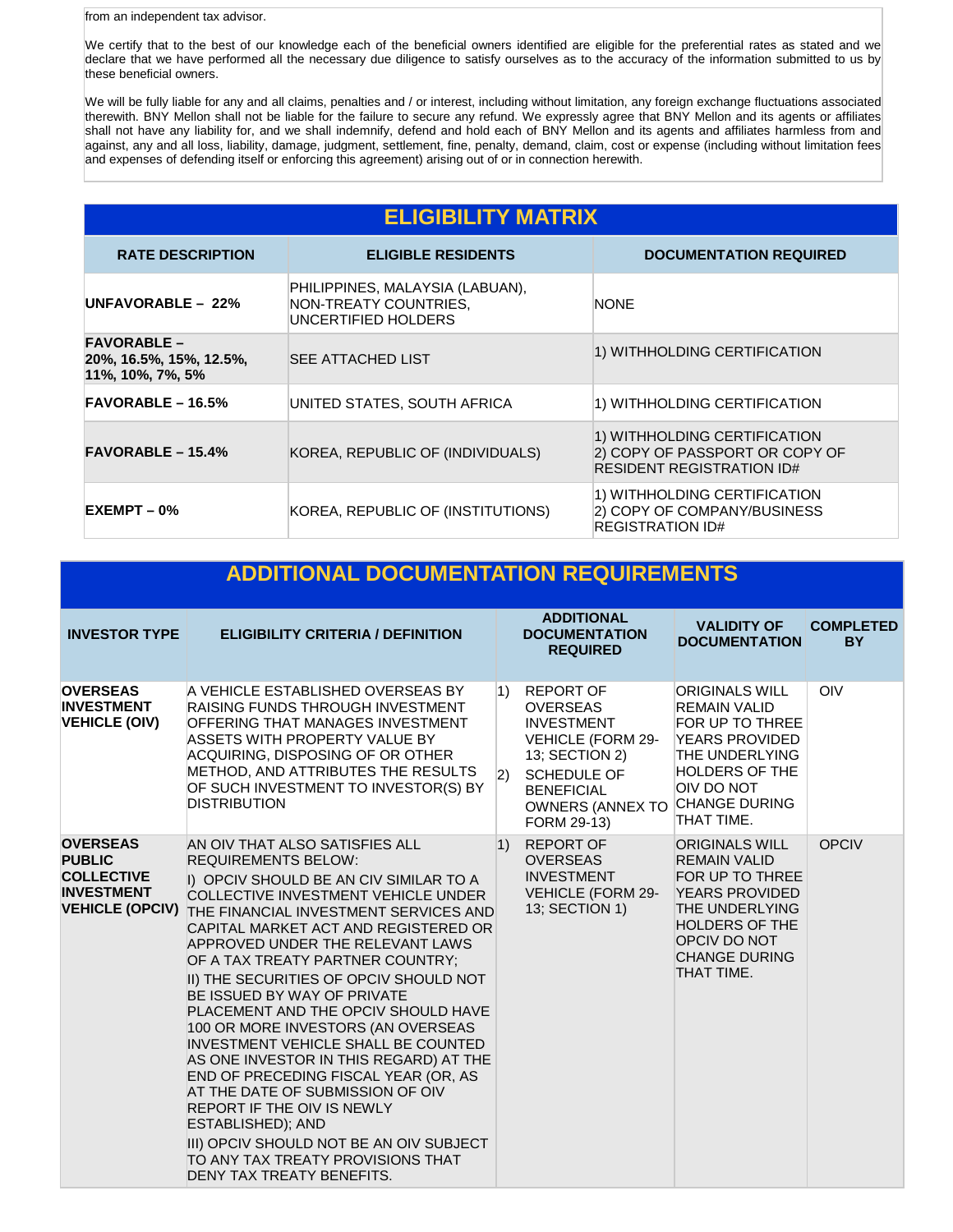|                                                                    | <b>ADDITIONAL DOCUMENTATION REQUIREMENTS (CONT.)</b>                                                                                                                                                                                                                                                                                                                                                                                                                                                                                                                                                        |             |                                                                                                                                                                            |                                                                           |                                                                 |
|--------------------------------------------------------------------|-------------------------------------------------------------------------------------------------------------------------------------------------------------------------------------------------------------------------------------------------------------------------------------------------------------------------------------------------------------------------------------------------------------------------------------------------------------------------------------------------------------------------------------------------------------------------------------------------------------|-------------|----------------------------------------------------------------------------------------------------------------------------------------------------------------------------|---------------------------------------------------------------------------|-----------------------------------------------------------------|
| <b>INVESTOR TYPE</b>                                               | <b>ELIGIBILITY CRITERIA / DEFINITION</b>                                                                                                                                                                                                                                                                                                                                                                                                                                                                                                                                                                    |             | <b>ADDITIONAL</b><br><b>DOCUMENTATION</b><br><b>REQUIRED</b>                                                                                                               | <b>VALIDITY OF</b><br><b>DOCUMENTATION</b>                                | <b>COMPLETED</b><br><b>BY</b>                                   |
| <b>PENSIONS &amp;</b><br><b>NON-PROFIT</b><br><b>ORGANIZATIONS</b> | DEEMED BENEFICIAL OWNERS ("BO"):<br>I) A PENSION FUND ESTABLISHED UNDER<br>THE LAWS OF A TAX TREATY PARTNER<br>COUNTRY, WHICH ARE EQUIVALENT TO THE<br>KOREAN NATIONAL PENSION ACT, PUBLIC<br>OFFICIALS PENSION ACT, PENSIONS FOR<br><b>PRIVATE SCHOOL TEACHERS AND STAFF</b><br>ACT AND GUARANTEE OF WORKERS'<br><b>RETIREMENT BENEFIT ACT, ETC.;</b><br>II) A FUND THAT IS ESTABLISHED AS A NON-<br>PROFIT ORGANIZATION UNDER THE LAWS<br>OF A TAX TREATY PARTNER COUNTRY,<br>WHICH DOES NOT DISTRIBUTE ITS PROFITS<br>TO ITS MEMBERS; OR<br>III) AN OIV RECOGNIZED AS BO UNDER THE<br><b>TAX TREATY.</b> | $\vert$ 1)  | <b>DOCUMENTS</b><br><b>SUBSTANTIATING</b><br>THE FACT THE<br>APPLICANT FALLS<br>UNDER ANY OF THE<br>CATEGORIES I)<br>THROUGH III)<br>(E.G. COR, FORM<br>6166 OR FORM 72-2) | <b>ORIGINALS WILL</b><br>REMAIN VALID<br>FOR UP TO THREE PROFIT<br>YEARS. | <b>PENSION</b><br>FUND / NON-<br><b>ORGANIZATI</b><br><b>ON</b> |
| <b>ENTITIES</b>                                                    | <b>WORLD EXEMPT</b> GOVERNMENT AND/OR INTERNATIONAL<br>ORGANIZATION DEEMED WORLD TAX<br><b>EXEMPT</b>                                                                                                                                                                                                                                                                                                                                                                                                                                                                                                       | $ 2\rangle$ | 1) SUPPORTING<br>DOCUMENTS TO<br><b>PROVE WORLD</b><br><b>EXEMPT STATUS OR YEARS.</b><br><b>CERTIFICATE OF</b><br><b>RESIDENCY</b><br>FORM 29-2 (1)                        | <b>ORIGINALS WILL</b><br><b>REMAIN VALID</b><br>FOR UP TO THREE ENTITY    | <b>WORLD</b><br><b>EXEMPT</b>                                   |
| <b>ENTITY TYPES</b><br><b>NOT LISTED IN</b><br><b>THIS MATRIX</b>  | N/A                                                                                                                                                                                                                                                                                                                                                                                                                                                                                                                                                                                                         | <b>NONE</b> |                                                                                                                                                                            | N/A                                                                       | N/A                                                             |

PARTICIPATING IN RELIEF AT SOURCE IS WHOLLY VOLUNTARY AND DISCRETIONARY, HOWEVER, IT IS THE ONLY WAY TO OBTAIN THE REDUCED WITHHOLDING TAX RATE ON THE PAYABLE DATE.

| <b>CONTACT DETAILS</b>       |                                         |  |  |  |
|------------------------------|-----------------------------------------|--|--|--|
| <b>PRIMARY CONTACT</b>       | <b>WONJAE LEE</b>                       |  |  |  |
| <b>DOMESTIC PHONE (U.S.)</b> | 1-800-915-3536                          |  |  |  |
| DOMESTIC FAX (U.S.)          | 1-800-985-3536                          |  |  |  |
| <b>INTERNATIONAL PHONE</b>   | 1-212-747-9100                          |  |  |  |
| <b>INTERNATIONAL FAX</b>     | 1-212-747-0029                          |  |  |  |
| <b>EMAIL ADDRESS</b>         | KOREAESP@GLOBETAX.COM                   |  |  |  |
| <b>COMPANY</b>               | <b>GLOBETAX as Agent for BNY Mellon</b> |  |  |  |
| <b>STREET ADDRESS</b>        | 90 BROAD STREET, 16TH FLOOR             |  |  |  |
| <b>CITY/STATE/ZIP</b>        | NEW YORK, NY 10004                      |  |  |  |
| <b>ADDITIONAL CONTACTS</b>   | <b>JOE HANDS</b>                        |  |  |  |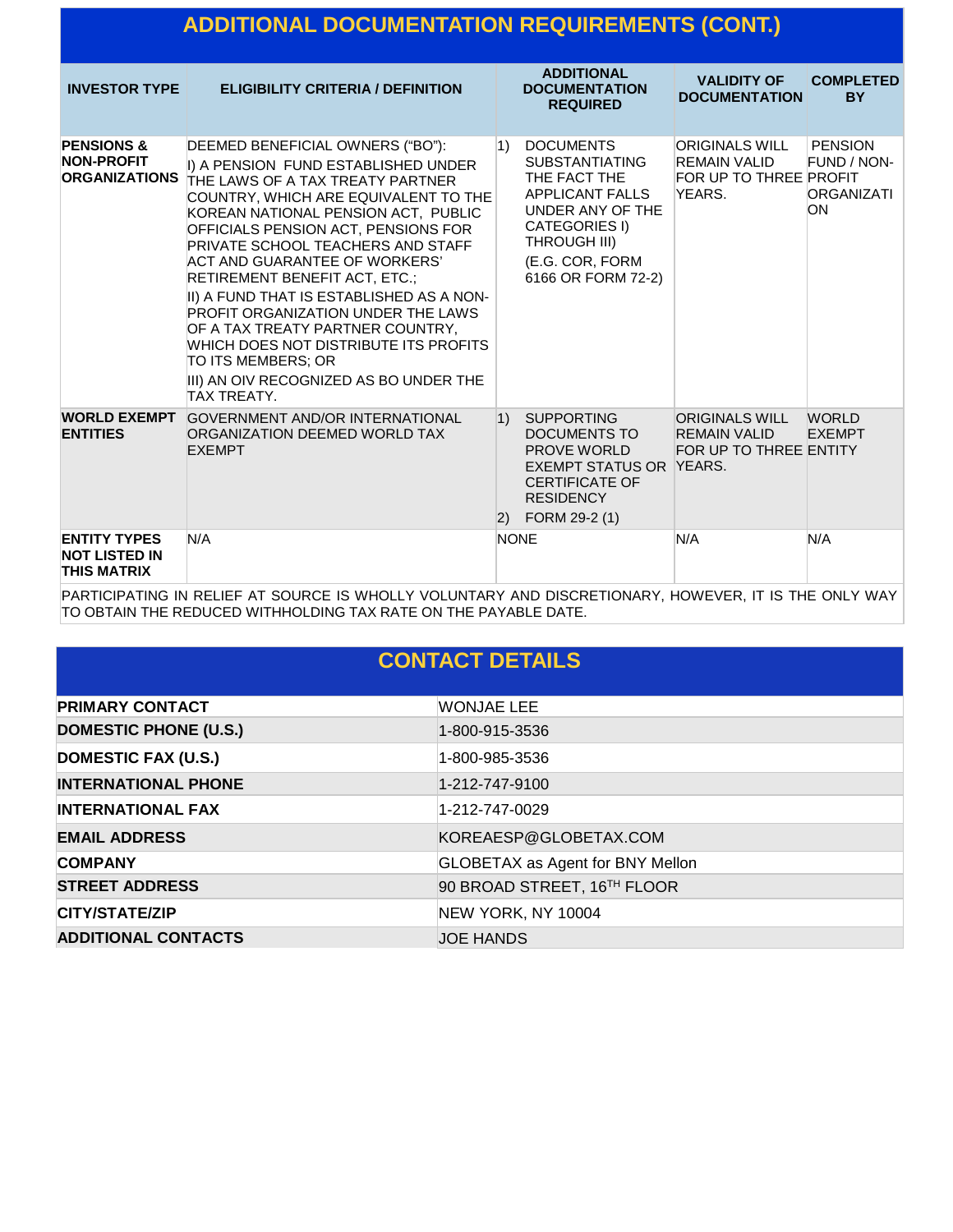

**BNY MELLON OFFERS ESP POWERED BY GLOBETAX, AN ELECTRONIC WITHHOLDING TAX SUBMISSION SYSTEM. THIS SYSTEM ALLOWS FOR THE SECURE AND SIMPLIFIED TRANSFER OF BENEFICIAL OWNER LEVEL DATA FROM THE PARTICIPANT TO BNY MELLON AND CREATES APPLICABLE DOCUMENTATION ON THE PARTICIPANT'S BEHALF.** 

**SUBMIT THE DATA ONLINE THROUGH THE WEB SITE BELOW, PRINT OUT THE DOCUMENT ON LETTERHEAD, SIGN, AND MAIL TO BNY MELLON C/O GLOBETAX ALONG WITH THE NECESSARY DOCUMENTATION.**

**THESE CLAIMS SHOULD BE SUBMITTED THROUGH THE FOLLOWING WEBSITE. (REQUIRES A ONE-TIME REGISTRATION)**

**[HTTPS://ESP.GLOBETAX.COM](https://www.globetaxesp.com/)**

**PLEASE CONTACT WONJAE LEE AT 1-212-747-9100 IF YOU HAVE ANY QUESTIONS ABOUT THIS PROCESS. FREQUENTLY ASKED QUESTIONS (FAQS)**

|                                                                                                                             | FREQUENTLY ASKED QUESTIONS (FAQS)                                                                                                                                                                                                                                                                                                                                                                                                                                                                       |
|-----------------------------------------------------------------------------------------------------------------------------|---------------------------------------------------------------------------------------------------------------------------------------------------------------------------------------------------------------------------------------------------------------------------------------------------------------------------------------------------------------------------------------------------------------------------------------------------------------------------------------------------------|
| <b>QUESTION</b>                                                                                                             | <b>ANSWER</b>                                                                                                                                                                                                                                                                                                                                                                                                                                                                                           |
| DO LUXEMBOURG RESIDENTS NEED TO SUBMIT<br>TWO ORIGINAL CERTIFICATES OF RESIDENCE IN<br>ORDER TO BENEFIT FROM TREATY RELIEF? | EFFECTIVE SEPTEMBER 4, 2013 LUXEMBOURG<br>RESIDENTS ARE NO LONGER REQUIRED TO PROVIDE<br>ORIGINAL CORS IN ORDER TO OBTAIN FAVORABLE<br>TREATY BENEFITS. LUXEMBOURG<br>OIVS/OPCIVS/PENSIONS/NON-PROFITS SEEKING<br>TREATY BENEFITS ARE TO FURNISH THE ADDITIONAL<br>DOCUMENTATION DETAILED IN THIS NOTICE.                                                                                                                                                                                               |
| HOW ARE WORLD EXEMPT ENTITIES TREATED?                                                                                      | COPY OF SUPPORTING DOCUMENTATION & FORM 29-2<br>(1) MUST ACCOMPANY CLAIM IN ORDER TO RECEIVE<br>THE EXEMPT RATE OF 0%.                                                                                                                                                                                                                                                                                                                                                                                  |
| WHAT IF A HOLDER RESIDES IN A JURISDICTION.<br>WHERE TINS ARE NOT ISSUED (E.G. JAPAN)?                                      | VALID PERSONAL IDS, WHICH INCLUDE DATE OF BIRTH<br>(INDIVIDUALS) OR DATE OF ESTABLISHMENT (NON-<br>INDIVIDUALS) IN MMDDYYYY FORMAT, MUST BE GIVEN.                                                                                                                                                                                                                                                                                                                                                      |
| ARE THERE ADDITIONAL FEES INVOLVED FOR THE<br>STANDARD LONG FORM PROCESS?                                                   | EFFECTIVE JANUARY 1, 2011, POST PAY-DATE<br>PROCESSING WILL BE SUBJECT TO CUSTODIAL<br>PROCESSING FEE OF KRW 50,000 PER BENEFICIAL<br>OWNER.                                                                                                                                                                                                                                                                                                                                                            |
| WHAT IF THE PARTICIPANT IS UNABLE TO SUBMIT<br>DOCUMENTATION BY THE SUBMISSION DEADLINE?                                    | IT IS STRONGLY ADVISED THAT PARTICIPANTS UTILIZE<br>THE RELIEF AT SOURCE PROCESS AND SUBMIT VALID<br>DOCUMENTATION BY THE ABOVE DEADLINE, CLAIMS<br>RECEIVED AFTER OUR SUBMISSION DEADLINE WILL BE<br>FILED ON A BEST EFFORT BASIS. PLEASE CONTACT US<br>BEFORE SUBMITTING A POST PAY-DATE CLAIM.                                                                                                                                                                                                       |
| DO WE NEED TO DISCLOSE THE UNDERLYING<br><b>HOLDERS OF OIVS/OPCIVS?</b>                                                     | OIVS NEED TO FILE AT THE PARTNER / UNDERLYING<br>HOLDER LEVEL BY PRORATING THE SHARES HELD BY<br>THE OIV (BASED ON PERCENTAGE OF OWNERSHIP) AND<br>CLAIMING EACH UNDERLYING HOLDER FOR THE<br>NUMBER OF SHARES HELD (FUND NAME SHOULD<br>PRECEDE UNDERLYING HOLDER NAME).<br>OPCIVS NEED TO FILE AT THE FUND LEVEL IN<br>AGGREGATE BY COUNTRY OF RESIDENCE OF THE<br>UNDERLYING HOLDERS. PLEASE REFER TO DTCC B#<br>NOTICES 0975-13, 0591-13, 1951-12, 0555-12 & 1672-12<br>FOR ADDITIONAL INFORMATION. |
| WHAT TYPES OF ENTITIES ARE CONSIDERED OIVS<br>UNDER THE INTENTIONS OF THE NEW KOREAN<br>REGULATIONS?                        | WE DO NOT PROVIDE TAX ADVICE, BUT GENERALLY<br>PARTNERSHIPS, LIMITED LIABILITY COMPANIES, UNIT<br>TRUSTS, HOLDING COMPANIES AND MUTUAL FUNDS<br>WITH LESS THAN 100 INVESTORS ARE CONSIDERED<br>OIVS. IT IS THE RESPONSIBILITY OF EACH ENTITY TO<br>CORRECTLY DETERMINE IF THEY ARE AN OIV. NEITHER<br>BNYM NOR KSD WILL BE ABLE TO VALIDATE THESE<br>CATEGORIZATIONS.                                                                                                                                   |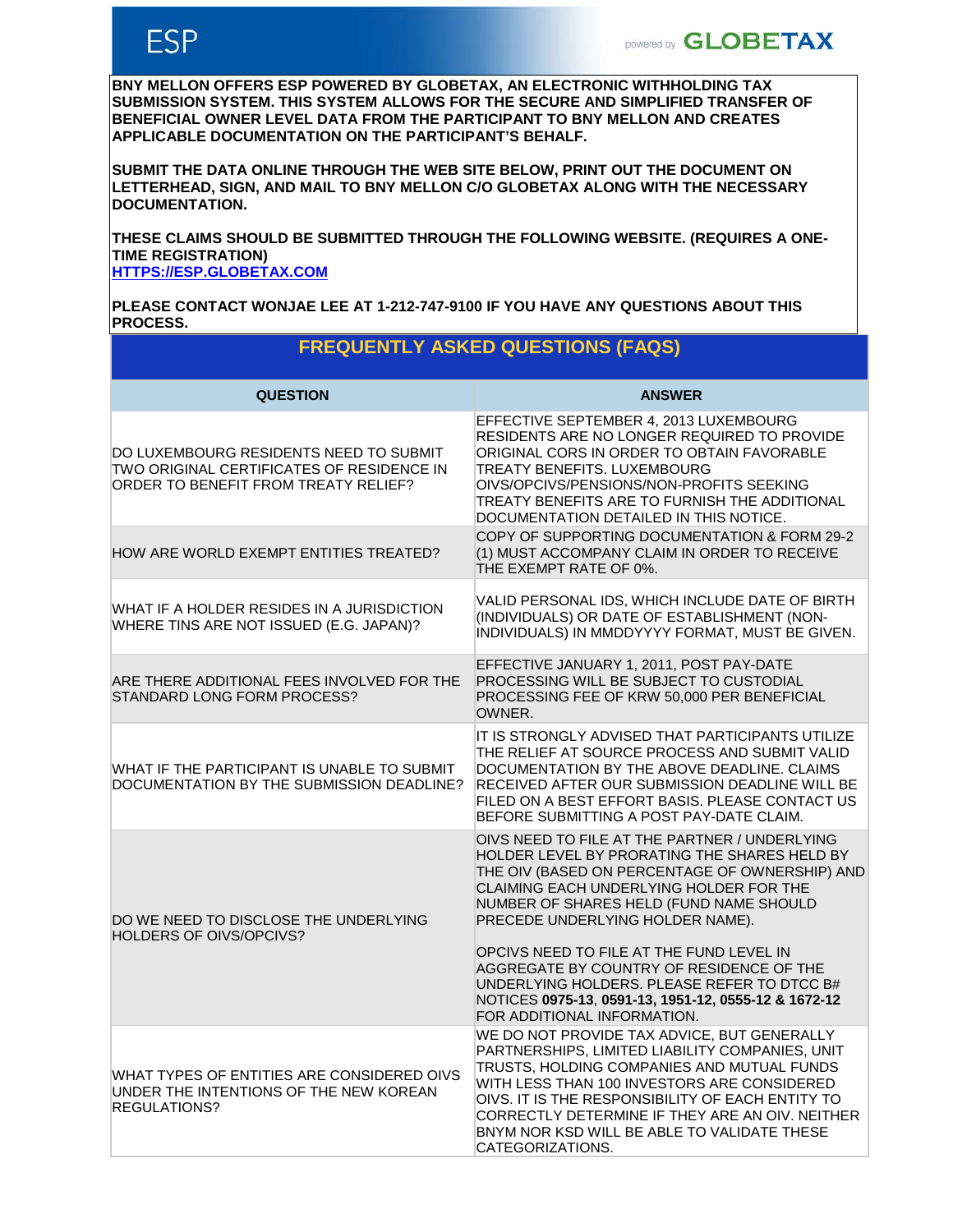|                                                                                                               | <b>FAQ CONTINUED</b>                                                                                                                                                                                                                                                                                                                                                                                                                                                                                                                                                                                                                                                                                                                            |
|---------------------------------------------------------------------------------------------------------------|-------------------------------------------------------------------------------------------------------------------------------------------------------------------------------------------------------------------------------------------------------------------------------------------------------------------------------------------------------------------------------------------------------------------------------------------------------------------------------------------------------------------------------------------------------------------------------------------------------------------------------------------------------------------------------------------------------------------------------------------------|
| <b>QUESTION</b>                                                                                               | <b>ANSWER</b>                                                                                                                                                                                                                                                                                                                                                                                                                                                                                                                                                                                                                                                                                                                                   |
| WHAT TYPES OF ENTITIES ARE CONSIDERED<br>OPCIVS UNDER THE INTENTIONS OF THE NEW<br><b>KOREAN REGULATIONS?</b> | WE DO NOT PROVIDE TAX ADVICE, BUT GENERALLY<br>HOLDING COMPANIES AND MUTUAL FUNDS WITH MORE<br>THAN 100 INVESTORS WHICH WERE NOT PART OF A<br>PRIVATE PLACEMENT ARE CONSIDERED OPCIVS. IT IS<br>THE RESPONSIBILITY OF EACH ENTITY TO CORRECTLY<br>DETERMINE IF THEY ARE AN OPCIV. NEITHER BNYM<br>NOR KSD WILL BE ABLE TO VALIDATE THESE<br>CATEGORIZATIONS.                                                                                                                                                                                                                                                                                                                                                                                    |
| IS THE RELIEF ATSOURCE PROCESS FREE OF<br>CHARGE?                                                             | NO. THIS TAX RELIEF AT SOURCE ASSISTANCE SERVICE<br>IS WHOLLY VOLUNTARY AND DISCRETIONARY AND<br>OUTSIDE THE TERMS AND CONDITIONS OF ANY<br>APPLICABLE DEPOSIT AGREEMENT. FEES WILL BE<br>CHARGED FOR THIS SERVICE OF UP TO \$0.005 PER<br>DEPOSITARY SHARE WITH NO MINIMUM, AND ANY<br>OTHER CHARGES, FEES OR EXPENSES PAYABLE BY OR<br>DUE TO BNY MELLON OR ITS AGENTS, INCLUDING THE<br>CUSTODIAN OR TO TAX AUTHORITIES OR REGULATORS.<br>FEES PAID TO BNY MELLON MAY BE SHARED WITH ITS<br>AGENTS.                                                                                                                                                                                                                                          |
| IS THIS LONG FORM PROCESS FREE OF CHARGE?                                                                     | NO. THIS TAX RECLAIM ASSISTANCE SERVICE IS<br>WHOLLY VOLUNTARY AND DISCRETIONARY AND<br>OUTSIDE THE TERMS AND CONDITIONS OF ANY<br>APPLICABLE DEPOSIT AGREEMENT. FEES WILL BE<br>CHARGED FOR THIS ASSISTANCE SERVICE OF UP TO<br>\$0.0075 PER DEPOSITARY RECEIPT WITH A MINIMUM OF<br>\$25.00 AND A CUSTODIAL CHARGE UP TO KRW 50,000.<br>RECLAIMS RECEIVED POST DEADLINE CANNOT BE<br>ASSURED AND MAY BE SUBJECT TO CUSTODIAL FEE<br>AND ANY OTHER CHARGES, FEES OR EXPENSES<br>PAYABLE BY OR DUE TO BNY MELLON OR ITS AGENTS.<br>INCLUDING THE CUSTODIAN OR AUTHORITIES. IN<br>ADDITION, CHARGES MAY APPLY TO ANY LONG FORM<br>CLAIMS REJECTED OR NOT ACCEPTED BY THE<br>CUSTODIAN. FEES PAID TO BNY MELLON MAY BE<br>SHARED WITH ITS AGENTS. |
| IS THE PROCESS FOR TAX RELIEF OFFERED BY BNY<br>MELLON AN OPTIONAL PROCESS?                                   | YES, THIS IS A DISCRETIONARY, OPTIONAL SERVICE.                                                                                                                                                                                                                                                                                                                                                                                                                                                                                                                                                                                                                                                                                                 |

#### *Warning and Disclaimer:*

BNY Mellon will not be responsible for the truth or accuracy of any submissions received by it and all Participants and holders, whether or not following the procedures set forth herein or otherwise submitting any information, agree to indemnify and hold harmless BNY Mellon and its agents for any and all losses, liabilities and fees (including reasonable fees and expenses of counsel) incurred by any of them in connection herewith or arising herefrom. BNY Mellon and its agents will be relying upon the truth and accuracy of any and all submissions received by them in connection with the tax relief process and shall hold all participants and DR holders liable and responsible for any losses incurred in connection therewith or arising there from. There is no guarantee that the applicable tax authorities will accept submissions for relief. Neither BNY Mellon nor its agents shall be responsible or liable to any holders of DRs in connection with any matters related to, arising from, or in connection with the tax relief process described herein. See also "**Agreements, Fees, Representations and Indemnification**" above.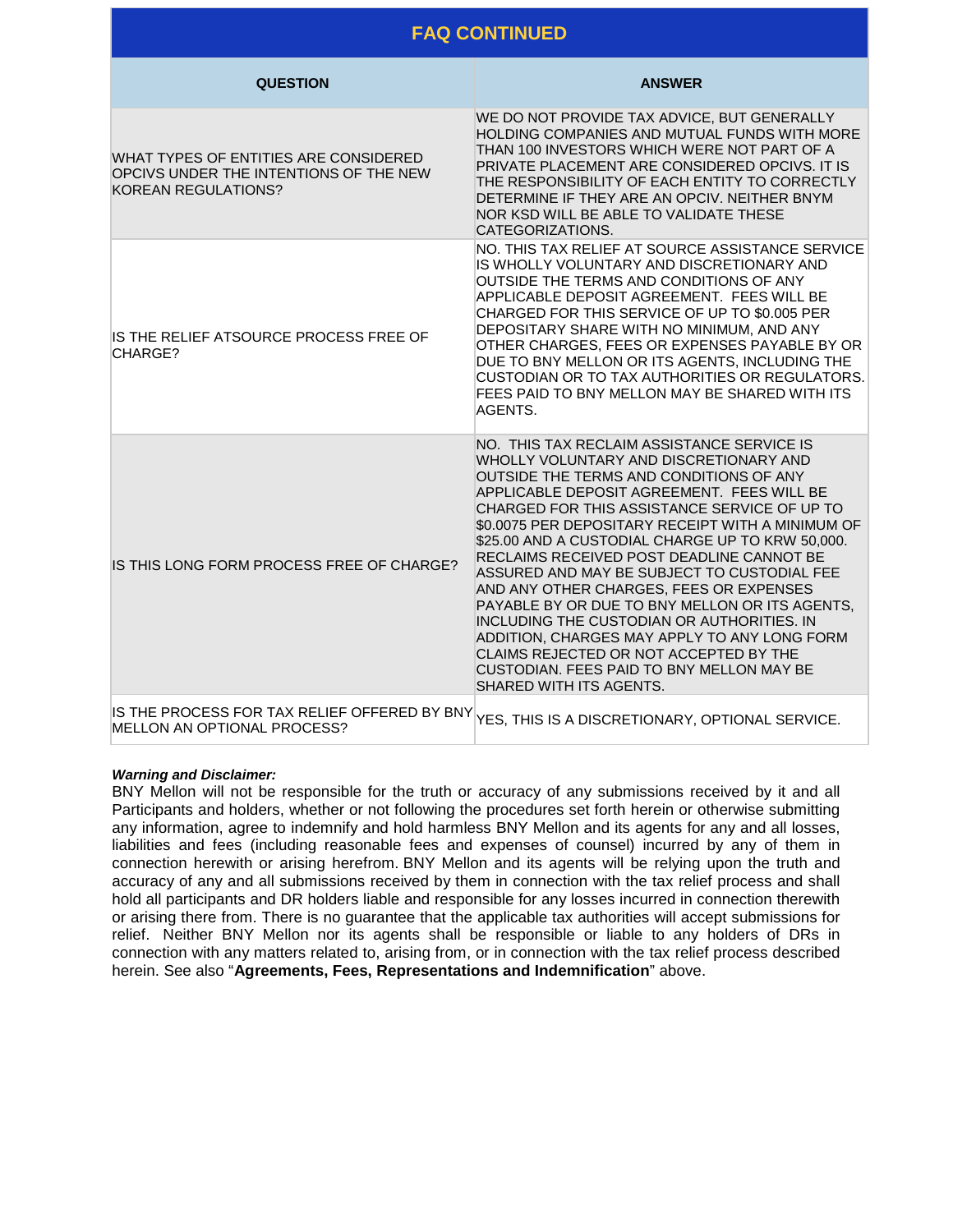# **(YOUR COMPANY LETTERHEAD)**

#### **APPENDIX A - WITHHOLDING CERTIFICATION**

To: GlobeTax as Agent for BNY Mellon Date: 90 Broad Street, 16<sup>th</sup> Floor New York, NY 10004-2205 Attn: Korea, Republic of

Re: Withholding Certification for **S-Oil - Com** ; Cusip # **78462W106**

| I / We the undersigned |                | authorized representative of |                         |
|------------------------|----------------|------------------------------|-------------------------|
|                        | (contact name) |                              | (dtcc participant name) |

holding DR(s) at \_\_\_\_\_\_\_\_\_\_\_\_\_\_\_\_\_\_\_\_\_\_ of **S-Oil - Com** ; Cusip # **78462W106** 

(dtcc pts number)

request that the upcoming cash dividend payable to holders as of **12/31/2015** be paid at the preferred rate(s) indicated below or as provided on the attached shareholders listing.

| Name of<br><b>Beneficial</b><br><b>Holder</b> | <b>Complete Address</b><br>(Street / City /<br>State / Zip) | <b>Country of</b><br><b>Residence</b> | DR(s)<br><b>Held</b> | Tax<br>Rate | <b>Personal</b><br>ID#<br>(TIN#) | <b>Entity Type</b><br>(Individual, Non-<br>Individual or<br>Undisclosed) |
|-----------------------------------------------|-------------------------------------------------------------|---------------------------------------|----------------------|-------------|----------------------------------|--------------------------------------------------------------------------|
|                                               |                                                             |                                       |                      |             |                                  |                                                                          |
|                                               |                                                             |                                       |                      |             |                                  |                                                                          |
|                                               |                                                             |                                       |                      |             |                                  |                                                                          |
|                                               |                                                             |                                       |                      |             |                                  |                                                                          |
|                                               |                                                             | Total DR(s) Held:                     |                      |             |                                  |                                                                          |

Please account for all shares including uncertified / ineligible beneficiaries at 22%

Withholding rate. If there are more than 7 beneficial owners please call Wonjae Lee at the number above for a pre-formatted spreadsheet. Please return the disk and this cover letter on letterhead with the required authorized signatures to the address above.

We hereby agree that this tax reclaim assistance service is wholly voluntary and discretionary and outside the terms and conditions of any applicable deposit agreement. We hereby accept and agree to pay the fees of BNY Mellon of up to \$0.005 per Depositary Receipt for Relief at Source or up to \$0.0075 per Depositary Receipt for standard Long Form tax reclaim (with a minimum of \$25.00), and any other charges, fees or expenses payable by or due to BNY Mellon or its agents, including any custodian, in connection with the tax reclaim process, or to tax authorities or regulators (which fees, charges or expenses may be deducted from the dividend or any other distribution or by billing or otherwise in BNY Mellon's discretion). We hereby agree that any such fees, charges or expenses may be due and payable whether or not a successful reduction in rate or reclamation is obtained. We hereby acknowledge that fees paid to BNY Mellon may be shared with its agents and affiliates.

We hereby agree that in addition to statutory and documentation requirements and the deduction of fees, tax reclaim benefits will be subject to review and approval, and potential audit by the applicable custodian and the applicable tax regulators, and that BNY Mellon is not providing any legal, tax, accounting or other professional advice on these matters and has expressly disclaimed any liability whatsoever for any loss howsoever arising from or in reliance hereto.

We certify that to the best of our knowledge each of the beneficial owners identified hereby are eligible for the preferential rates as stated herein and we declare that we have performed all the necessary due diligence to satisfy ourselves as to the accuracy of the information submitted to us by these beneficial owners.

We will be fully liable for any and all claims, penalties and / or interest, including without limitation, any foreign exchange fluctuations associated therewith. BNY Mellon shall not be liable for the failure to secure any refund. In consideration of the assistance of BNY Mellon and the custodian in processing such claims, we expressly agree that BNY Mellon and its agents or affiliates shall not have any liability for, and we shall indemnify, defend and hold each of BNY Mellon and its agents and affiliates harmless from and against, any and all loss, liability, damage, judgment, settlement, fine, penalty, demand, claim, cost or expense (including without limitation fees and expenses of defending itself or enforcing this agreement) arising out of or in connection herewith.

#### **CONTACT INFO**

| SIGNATURE: ______________________________ |
|-------------------------------------------|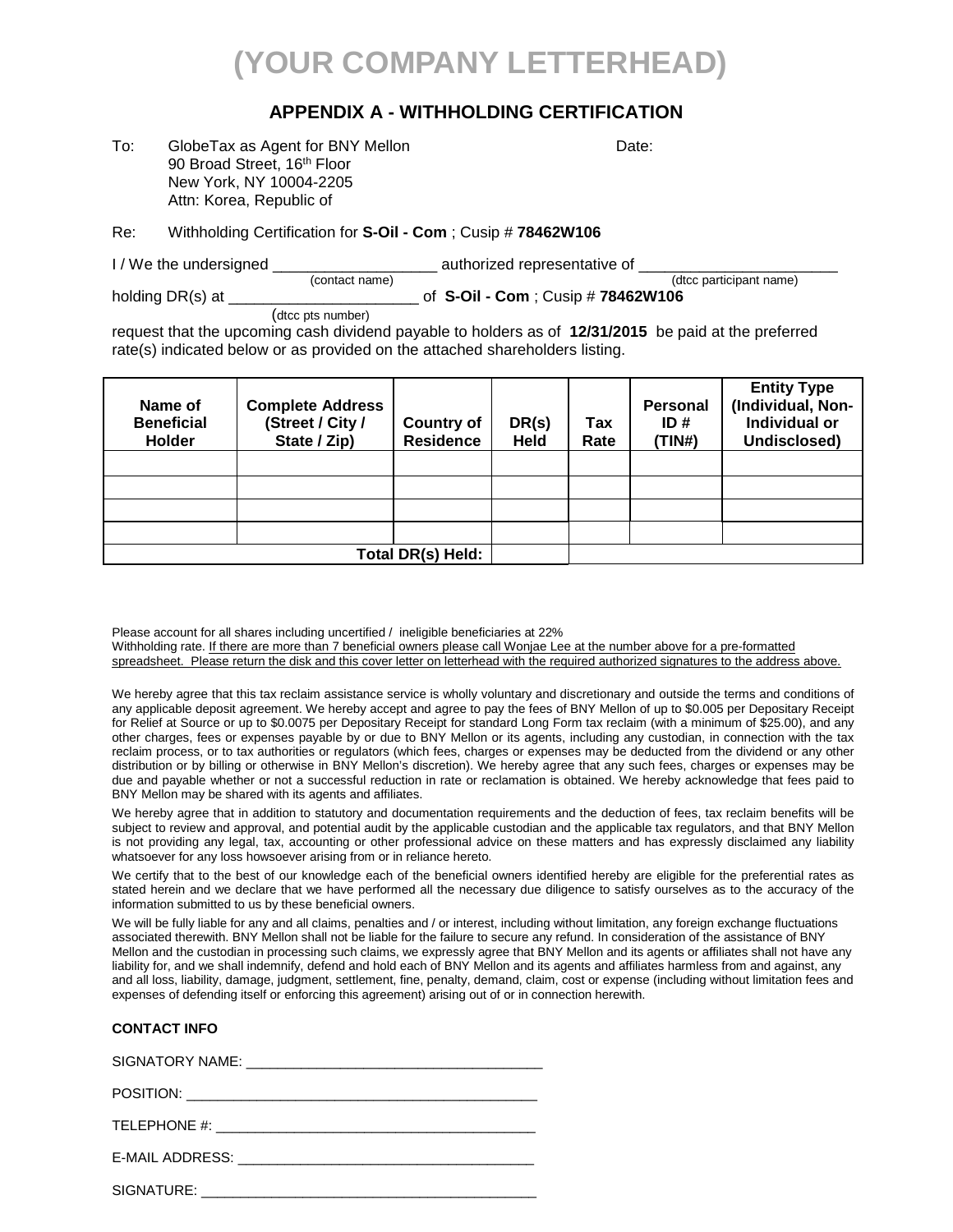## **RECORD DATE: WINTER 2015**

**Please refer to the following chart to determine withholding tax on dividend payments on Korean issues:**

| <b>COUNTRY OF RESIDENCE</b>                                                                                                                                                                                                                                                                                                                                                                                                          | <b>TOTAL</b><br><b>TAX</b><br><b>RATE</b><br>(%) |       |  |  |  |
|--------------------------------------------------------------------------------------------------------------------------------------------------------------------------------------------------------------------------------------------------------------------------------------------------------------------------------------------------------------------------------------------------------------------------------------|--------------------------------------------------|-------|--|--|--|
| Korea, Republic of                                                                                                                                                                                                                                                                                                                                                                                                                   | <b>Institutional Investors</b>                   | 0.00  |  |  |  |
|                                                                                                                                                                                                                                                                                                                                                                                                                                      | Individual Investors                             | 15.40 |  |  |  |
| Kuwait, Mongolia                                                                                                                                                                                                                                                                                                                                                                                                                     |                                                  | 5.00  |  |  |  |
| Azerbaijan                                                                                                                                                                                                                                                                                                                                                                                                                           |                                                  | 7.00  |  |  |  |
| Albania, Bahrain, Brazil, Bulgaria, Chile, China,<br>Croatia, Czech, Ecuador, Hungary, Jordan,<br>Kyrgyzstan, Laos, Latvia, Lithuania, Morocco,<br>Myanmar, Nepal, Oman, Peru, Poland, Rumania,<br>Russia, Saudi Arabia, Slovakia, Thailand, United<br>Arab Emirates, Vietnam                                                                                                                                                        | 10.00                                            |       |  |  |  |
| Colombia, Estonia, Iran, Qatar, Venezuela                                                                                                                                                                                                                                                                                                                                                                                            |                                                  | 11.00 |  |  |  |
| Pakistan                                                                                                                                                                                                                                                                                                                                                                                                                             | 12.50                                            |       |  |  |  |
| Algeria, Australia, Austria, Bangladesh, Belarus,<br>Belgium, Canada, Denmark, Egypt, Fiji, Finland,<br>France, Germany, Greece, Iceland, Indonesia,<br>Ireland, Israel, Italy, Japan, Kazakhstan,<br>Luxembourg, Malta, Mexico, Netherlands, New<br>Zealand, Norway, Panama, Papua New Guinea,<br>Portugal, Singapore, Slovenia, Spain, Sri Lanka,<br>Sweden, Switzerland, Tunisia, Ukraine, United<br>Kingdom, Uruguay, Uzbekistan | 15.00                                            |       |  |  |  |
| South Africa, United States                                                                                                                                                                                                                                                                                                                                                                                                          | 16.50                                            |       |  |  |  |
| India, Turkey                                                                                                                                                                                                                                                                                                                                                                                                                        | 20.00                                            |       |  |  |  |
| Philippines                                                                                                                                                                                                                                                                                                                                                                                                                          | 22.00                                            |       |  |  |  |
| Malaysia                                                                                                                                                                                                                                                                                                                                                                                                                             | Labuan                                           | 22.00 |  |  |  |
|                                                                                                                                                                                                                                                                                                                                                                                                                                      | <b>Others</b>                                    | 15.00 |  |  |  |
| Other Countries, Non-Certified Holders<br>22.00                                                                                                                                                                                                                                                                                                                                                                                      |                                                  |       |  |  |  |

**PLEASE NOTE: TAX RATES ARE SUBJECT TO CHANGE**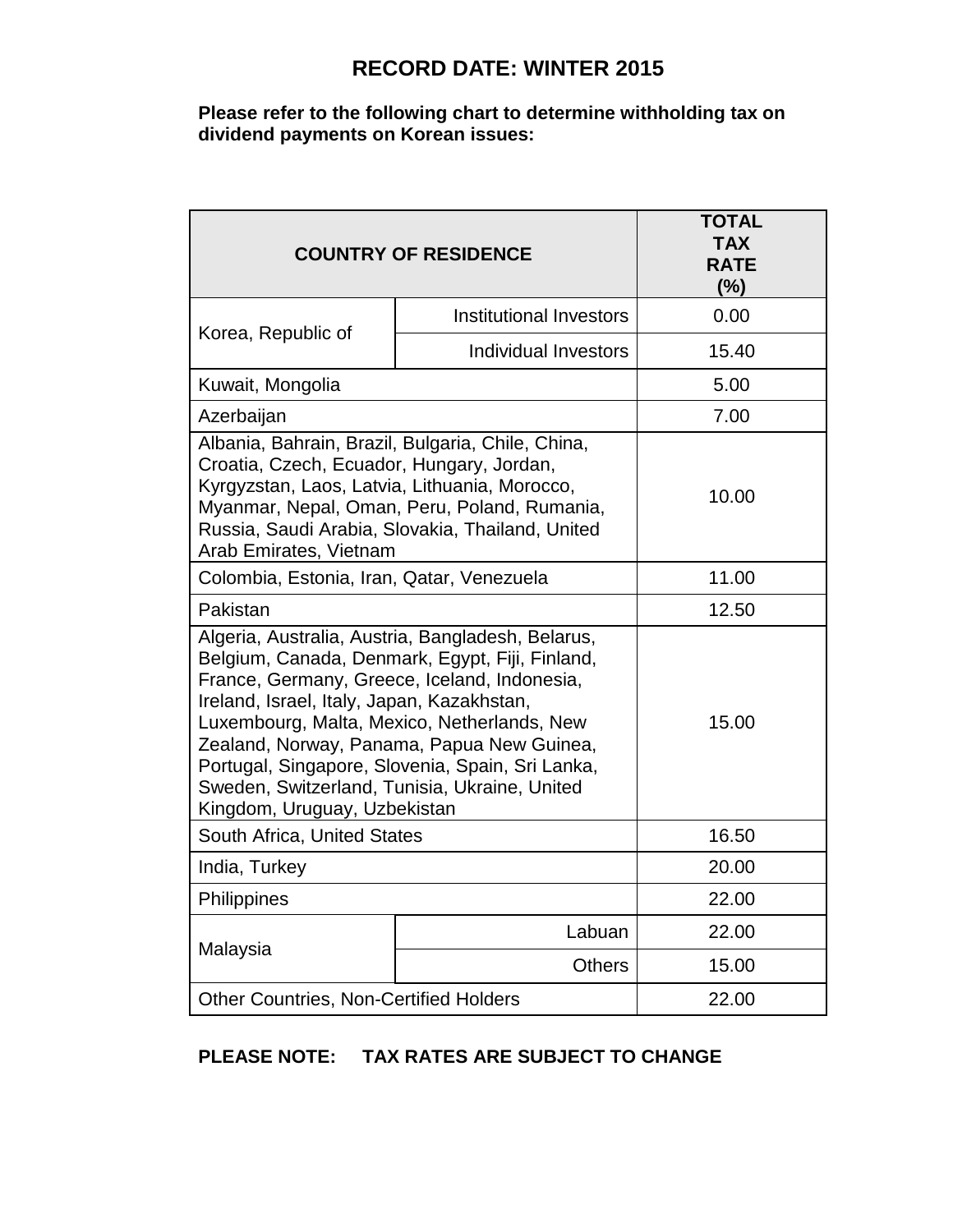|                                                                                                                                                                                                                                                                                                                                                                                                                                                                                                                                                                                                                                                                                                                                                                                                                                                                                                                                                                                                                                                                                                    |                                               |                    |             | <b>Report of Overseas Investment Vehicle</b>                                                                                                                                                                       |                   |              |                                                                             |                     |
|----------------------------------------------------------------------------------------------------------------------------------------------------------------------------------------------------------------------------------------------------------------------------------------------------------------------------------------------------------------------------------------------------------------------------------------------------------------------------------------------------------------------------------------------------------------------------------------------------------------------------------------------------------------------------------------------------------------------------------------------------------------------------------------------------------------------------------------------------------------------------------------------------------------------------------------------------------------------------------------------------------------------------------------------------------------------------------------------------|-----------------------------------------------|--------------------|-------------|--------------------------------------------------------------------------------------------------------------------------------------------------------------------------------------------------------------------|-------------------|--------------|-----------------------------------------------------------------------------|---------------------|
| ※ Please check the appropriate [ ].<br>Receipt No.                                                                                                                                                                                                                                                                                                                                                                                                                                                                                                                                                                                                                                                                                                                                                                                                                                                                                                                                                                                                                                                 |                                               |                    |             |                                                                                                                                                                                                                    | Receipt Date      |              |                                                                             | (Front)             |
| 1. For Overseas Public Collective Investment Vehicle ("OPCIV")<br>* If any one of the following three requirements is not satisfied, skip Section 1 and complete Section 2. Overseas Investment Vehicle other than OPCIV.<br>The OPCIV is an overseas investment vehicle similar to a collective investment vehicle under the Financial Investment<br>Services and Capital Market Act and registered or approved in a tax treaty partner country<br>The securities of OPCIV are not issued by private placement and the OPCIV has 100 or more investors (an overseas<br>investment vehicle shall be counted as one investor in this regard) as at the end of preceding fiscal year (or, as at the<br>$\Box$                                                                                                                                                                                                                                                                                                                                                                                        |                                               |                    |             |                                                                                                                                                                                                                    |                   |              |                                                                             |                     |
| date of submission of this Report if the OPCIV is newly established).<br>The OPCIV is not an overseas investment vehicle subject to any tax treaty provisions that deny tax treaty benefits.                                                                                                                                                                                                                                                                                                                                                                                                                                                                                                                                                                                                                                                                                                                                                                                                                                                                                                       |                                               |                    |             |                                                                                                                                                                                                                    |                   |              |                                                                             |                     |
| 1-1. General Information of the OPCIV<br>1 Name:                                                                                                                                                                                                                                                                                                                                                                                                                                                                                                                                                                                                                                                                                                                                                                                                                                                                                                                                                                                                                                                   | 2 Name of Representative:                     |                    |             | 3 Date of Establishment:                                                                                                                                                                                           |                   |              | 4 No. of Investment Registration<br>Certificate (IRC), etc:                 |                     |
| 5 Telephone Number:                                                                                                                                                                                                                                                                                                                                                                                                                                                                                                                                                                                                                                                                                                                                                                                                                                                                                                                                                                                                                                                                                | 6 Address:                                    |                    |             |                                                                                                                                                                                                                    |                   |              |                                                                             |                     |
| 7 Country of<br>Registration/Approval:                                                                                                                                                                                                                                                                                                                                                                                                                                                                                                                                                                                                                                                                                                                                                                                                                                                                                                                                                                                                                                                             | 8 Country Code:                               |                    |             | <b>9 Statutory Ground for</b><br>Registration/Approval:                                                                                                                                                            |                   |              | <sup>10</sup> Financial Supervisory Authority<br>for Registration/Approval: |                     |
| <sup>(1)</sup> Type of Entity:<br>Corporation                                                                                                                                                                                                                                                                                                                                                                                                                                                                                                                                                                                                                                                                                                                                                                                                                                                                                                                                                                                                                                                      | <sup>1</sup> Trust                            |                    | Partnership |                                                                                                                                                                                                                    | ]Others           |              |                                                                             |                     |
| 1-2. Status of Total Investment Amount, etc. By Country                                                                                                                                                                                                                                                                                                                                                                                                                                                                                                                                                                                                                                                                                                                                                                                                                                                                                                                                                                                                                                            |                                               |                    |             |                                                                                                                                                                                                                    |                   | [Basic Date: |                                                                             |                     |
|                                                                                                                                                                                                                                                                                                                                                                                                                                                                                                                                                                                                                                                                                                                                                                                                                                                                                                                                                                                                                                                                                                    | Total Investment Amount / Ratio               |                    |             | (15)<br>Number of                                                                                                                                                                                                  |                   |              | <b>66 Tax Rate To Be Applied (%)</b>                                        |                     |
| (12) Country, etc.                                                                                                                                                                                                                                                                                                                                                                                                                                                                                                                                                                                                                                                                                                                                                                                                                                                                                                                                                                                                                                                                                 | $(13)$ Amount<br>(Unit)                       | $(14)$ Ratio $(%)$ |             | Beneficial Owners                                                                                                                                                                                                  | Type of<br>Income |              | Type of<br>Income                                                           | Type of<br>Income   |
|                                                                                                                                                                                                                                                                                                                                                                                                                                                                                                                                                                                                                                                                                                                                                                                                                                                                                                                                                                                                                                                                                                    |                                               |                    |             |                                                                                                                                                                                                                    |                   |              |                                                                             |                     |
| 17 Total                                                                                                                                                                                                                                                                                                                                                                                                                                                                                                                                                                                                                                                                                                                                                                                                                                                                                                                                                                                                                                                                                           |                                               | 100%               |             |                                                                                                                                                                                                                    |                   |              |                                                                             |                     |
| Article 207-2(9) of the ED-PITA and each subparagraph of Article 138-7(3) of the Enforcement Decree of the Corporate Income Tax<br>Act ("ED-CITA") and the provision to Article 138-4(9) of the ED-CITA, and that all information provided above is true without any<br>false statement. The Reporter is aware that if any of the contents of this Report is different from true facts, the amount of<br>withholding tax under this Report may be less than the amount of withholding tax that shall be withheld in accordance with the<br>relevant laws and can not be applied to the non-taxation-tax exemption.                                                                                                                                                                                                                                                                                                                                                                                                                                                                                 |                                               | Date               |             |                                                                                                                                                                                                                    |                   |              |                                                                             |                     |
| To:                                                                                                                                                                                                                                                                                                                                                                                                                                                                                                                                                                                                                                                                                                                                                                                                                                                                                                                                                                                                                                                                                                |                                               | Name               |             |                                                                                                                                                                                                                    |                   |              |                                                                             | (Signature or Seal) |
| Attachment                                                                                                                                                                                                                                                                                                                                                                                                                                                                                                                                                                                                                                                                                                                                                                                                                                                                                                                                                                                                                                                                                         | collective investment vehicle, and prospectus |                    |             | 1. Document which verifies registration with or approval by the relevant financial supervisory authority as a<br>2. Report of Overseas Investment Vehicle received from other overseas investment vehicle (if any) |                   |              |                                                                             |                     |
| 2. Overseas Investment Vehicle other than OPCIV                                                                                                                                                                                                                                                                                                                                                                                                                                                                                                                                                                                                                                                                                                                                                                                                                                                                                                                                                                                                                                                    |                                               |                    |             |                                                                                                                                                                                                                    |                   |              |                                                                             |                     |
| $(18)$ Name:                                                                                                                                                                                                                                                                                                                                                                                                                                                                                                                                                                                                                                                                                                                                                                                                                                                                                                                                                                                                                                                                                       | (19) Name of Representative:                  |                    |             | (20 Date of Establishment:                                                                                                                                                                                         |                   |              | (21) No. of Investment Registration<br>Certificate (IRC), etc:              |                     |
| 22 Telephone Number:                                                                                                                                                                                                                                                                                                                                                                                                                                                                                                                                                                                                                                                                                                                                                                                                                                                                                                                                                                                                                                                                               | (23) Address:                                 |                    |             |                                                                                                                                                                                                                    |                   |              |                                                                             |                     |
| 24 Country of Establishment:                                                                                                                                                                                                                                                                                                                                                                                                                                                                                                                                                                                                                                                                                                                                                                                                                                                                                                                                                                                                                                                                       |                                               |                    |             | 25 Country Code:                                                                                                                                                                                                   |                   |              |                                                                             |                     |
| 26 Type of Entity:<br>Corporation                                                                                                                                                                                                                                                                                                                                                                                                                                                                                                                                                                                                                                                                                                                                                                                                                                                                                                                                                                                                                                                                  | Trust                                         |                    | Partnership |                                                                                                                                                                                                                    | ]Others(          |              |                                                                             |                     |
| The Reporter hereby confirms that it receives an Application for Entitlement to Reduced Tax Rate on Domestic Source Income, an<br>Application of Non-Taxation Tax Exemption on Korean Source Income under the Tax Treaty or a Report of Overseas Investment<br>Vehicle from a beneficial owner or other overseas investment vehicle and completes this Report of Overseas Investment Vehicle and<br>the Statement of Beneficial Owner without any false statement under the Article 207-2, 207-8 of the Enforcement Decree of the<br>Personal Income Tax Act ("ED-PITA") and the Article 156-2 and 156-6 of the PITA and the Article 138-4, 138-7 of the Enforcement<br>Decree of the Corporate Income Tax Act ("ED-CITA") and the Article 98-4 and 98-6 of the CITA. The Reporter is aware that if any<br>of the contents of this Report is different from true facts, the amount of withholding tax under this Report may be less than the<br>amount of withholding tax that shall be withheld in accordance with the relevant laws and can not be applied to the non-taxation-tax<br>exemption. |                                               |                    |             |                                                                                                                                                                                                                    |                   |              |                                                                             |                     |
|                                                                                                                                                                                                                                                                                                                                                                                                                                                                                                                                                                                                                                                                                                                                                                                                                                                                                                                                                                                                                                                                                                    |                                               | Date               |             |                                                                                                                                                                                                                    |                   |              |                                                                             |                     |
|                                                                                                                                                                                                                                                                                                                                                                                                                                                                                                                                                                                                                                                                                                                                                                                                                                                                                                                                                                                                                                                                                                    |                                               | Name               |             |                                                                                                                                                                                                                    |                   |              |                                                                             | (Signature or Seal) |
| To:                                                                                                                                                                                                                                                                                                                                                                                                                                                                                                                                                                                                                                                                                                                                                                                                                                                                                                                                                                                                                                                                                                |                                               |                    |             |                                                                                                                                                                                                                    |                   |              |                                                                             |                     |

| Attachment           |          |                                             |  | Schedule of Beneficial Owners, and Report of Overseas Investment Vehicle received from other overseas investment vehicle (if any) |
|----------------------|----------|---------------------------------------------|--|-----------------------------------------------------------------------------------------------------------------------------------|
| Attorney<br>-in-Fact | Ø        | Type:<br>Tax Administrator<br><b>Others</b> |  | 23 Name of Individual or Corporation:   29 Business Registration No. (Resident<br>Registration No.):                              |
|                      | $\Omega$ | Address or Place of Business:               |  |                                                                                                                                   |
|                      |          |                                             |  | 210mm×297mm[백상지 80g/m'(재활용품)]                                                                                                     |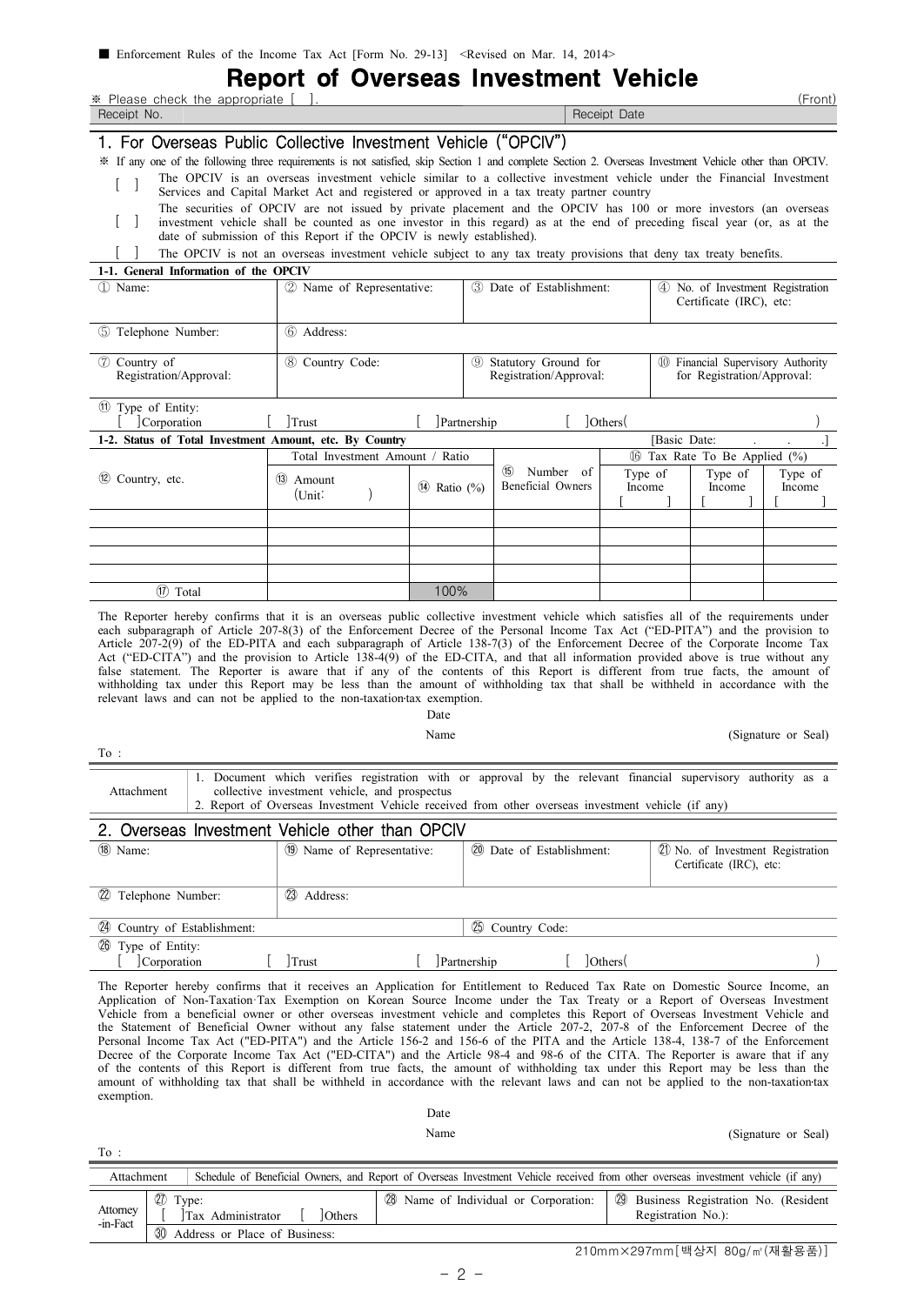#### **Filing Instruction**

- ※ The filing date is the date on which the withholding agent (or overseas investment vehicle) files this Report as received from another relevant overseas investment vehicle and the filing number is the serial number assigned to such filing.
- 1. This Report shall be prepared and submitted by an overseas investment vehicle if a Korean source income is paid through such overseas investment vehicle. In this regard, if the beneficial owners include both non-residen this Report shall be prepared on a combined basis and not for each group separately. In the case where additional Korean source<br>income is received after the submission of this Report, a new Report shall be prepared and sub
- I) If an overseas investment vehicle changes its name, address, country of residence, entity type, telephone number or tax rate to be applied, etc.;
- ii) If an overseas investment vehicle, which was initially reported as an overseas public collective investment vehicle, has lost such status as a result of not satisfying the relevant requirements such as regarding number of investors; or
- iii) If three years have elapsed since the submission of this Report.
- 2. Items ① and ⑱. Enter the full English name of the overseas investment vehicle or the initials of the overseas investment vehicle with its full name in parentheses.
- 3. Items ② and ⑲. If the representative is a foreigner; enter his/her full English name as shown in his/her passport.
- 4. Items ③ and ⑳. Enter the date of establishment of overseas investment vehicle in the following format: YYYY-MM-DD.
- 5. Items  $\circled{4}$  and  $\circled{2}$ ). Enter the Number of the investment registration certificate (IRC No.) of the overseas investment vehicle issued by the Korean Financial Supervisory Service. In the absence of IRC No., enter the Taxpayer Identification Number in the country of residence (If the overseas investment vehicle has Business Registration Number issued by the National Tax Service, enter it)
- 6. Items  $\circled{5}$  and  $\circled{2}$ . Enter current telephone number including the country code and area code, if any.
- 7. Items  $\circled{2}$  and  $\circled{2}$ . Enter the overseas investment vehicle's address in English in the following order: street number, street name, city, state, postal code and country. Please do not enter a PO Box.
- 8. Items  $\mathbb{O}, \mathbb{O}, \mathbb{Q}$  and  $\mathbb{O}$ . Enter the country abbreviation and code from ISO Country Codes set by the International Organization for Standardization (ISO).
- 9. Item ⑨. Enter the relevant foreign statutory provisions in English which requires that the overseas public collective investment vehicle shall be registered with or approved by the financial supervisory authority of the tax treaty partner country.
- 10. Item  $\textcircled{1}$ . Enter the English name of the financial supervisory authority of the tax treaty partner country, which has jurisdiction over the registration or approval thereof.
- 11. Items 1 and 26. Check the applicable type of entity. Check "Partnership" if the investment vehicle is a corporation but is subject to partnership taxation in its country of residence under which its shareholders or investors are directly subject to tax liability. If the investment vehicle is not a corporation, fund or partnership, check "Others" and specify the type in parentheses.
- 12. Section 1-2. Enter the relevant information by classifying beneficial owners by each country of residence. If, however, it is considerably difficult to classify the beneficial owners by each country at the time of submitting this Report, the Section 1-2 can<br>be prepared and submitted using the information as at the end of the preceding quarter fro the time that overseas investment vehicle can classify beneficial owners within the preceding three months from which this Report is submitted on a retroactive basis.
- 13. Item (2). Enter country abbreviations as determined by the ISO or 'ZZ' if the residence country of the beneficial owner is not identifiable. If the investor is other overseas investment vehicle, enter the name of such overseas investment vehicle as indicated in the Report of Overseas Investment Vehicle received from such overseas investment vehicle, instead of classifying the beneficial<br>owners behind such overseas investment vehicle by each residence country, and enter "1" for th beneficial owners.
- 14. Item  $\circledR$ . Enter the applicable reduced tax rate[or 0(zero) tax rate on applying non-taxation-tax exemption] under the tax treaty between Korea and the country in which the beneficial owner resides. If the reduced tax rate under the tax treaty does not include local income surtax, enter a tax rate reflecting the tax rate under Article 92(1) and 103-20(1) of the Local Tax Act. However, if there is no tax treaty between Korea and the country in which the beneficial owner resides or the beneficial owner's residence country is unidentifiable, please enter a tax rate of Article 156(1) of the PITA or Article 98(1) of the CITA reflecting the tax rate under Article 92(1) and 103-20(1) of the Local Tax Act. If the investors include other overseas investment vehicle, enter the sum in the column of 10 Tax Rates on the Schedule of Beneficial Owners as attached to the Report of Overseas Investment Vehicle received from such overseas investment vehicle (in case of a public overseas collective investment vehicle, the sum income as recorded in the column of ⑯ Tax Rate To Be Applied on the Report of Overseas Investment Vehicle).
- 15. Item ⑰, Enter the sum of ⑬ Total Investment Amount and ⑮ Number of Beneficial Owners. For the sum of ⑯ Tax Rate To Be Applied of each income type, please enter the sum of the applicable tax rates[or 0(zero) tax rate on applying non-taxation·tax exemption] for each country multiplied by the investment ratio of each country (including, if the investors include other overseas investment vehicle, the tax rate applicable to the overseas investment vehicle multiplied b
- 16. If the sum in the column of ⑭ Total Investment Ratios or ⑯ Tax Rate To Be Applied is an indefinite decimal, please indicate the ratio or tax rate as a percentage which is rounded up to the nearest ten thousandth place (e.g., XX.XXXX%).
- 17. Items  $\oslash$  through  $\oslash$  should be completed when an attorney-in-fact submits this Report on behalf of the overseas investment vehicle. An attorney-in-fact other than a tax administrator under Article 82 of the Framework Act on National Taxes is required to submit the Power of Attorney together with a Korean translation.
- 18. The withholding agent(the income payer) or overseas investment vehicle who received this Report (including any attachments thereto) is required to maintain it for five years starting from the day following the withholding tax payment due date under Article 156(1) of the PITA or Article 98(1) of the CITA and submit it upon request to the Head of the district tax office having jurisdiction<br>over the tax payment place of the withholding agent. Meanwhile, the income payer have to submit the month following the month in which the date of payment falls under the Article 207-2(1) of the ED-PITA and the Article 138-4(1) of the ED-CITA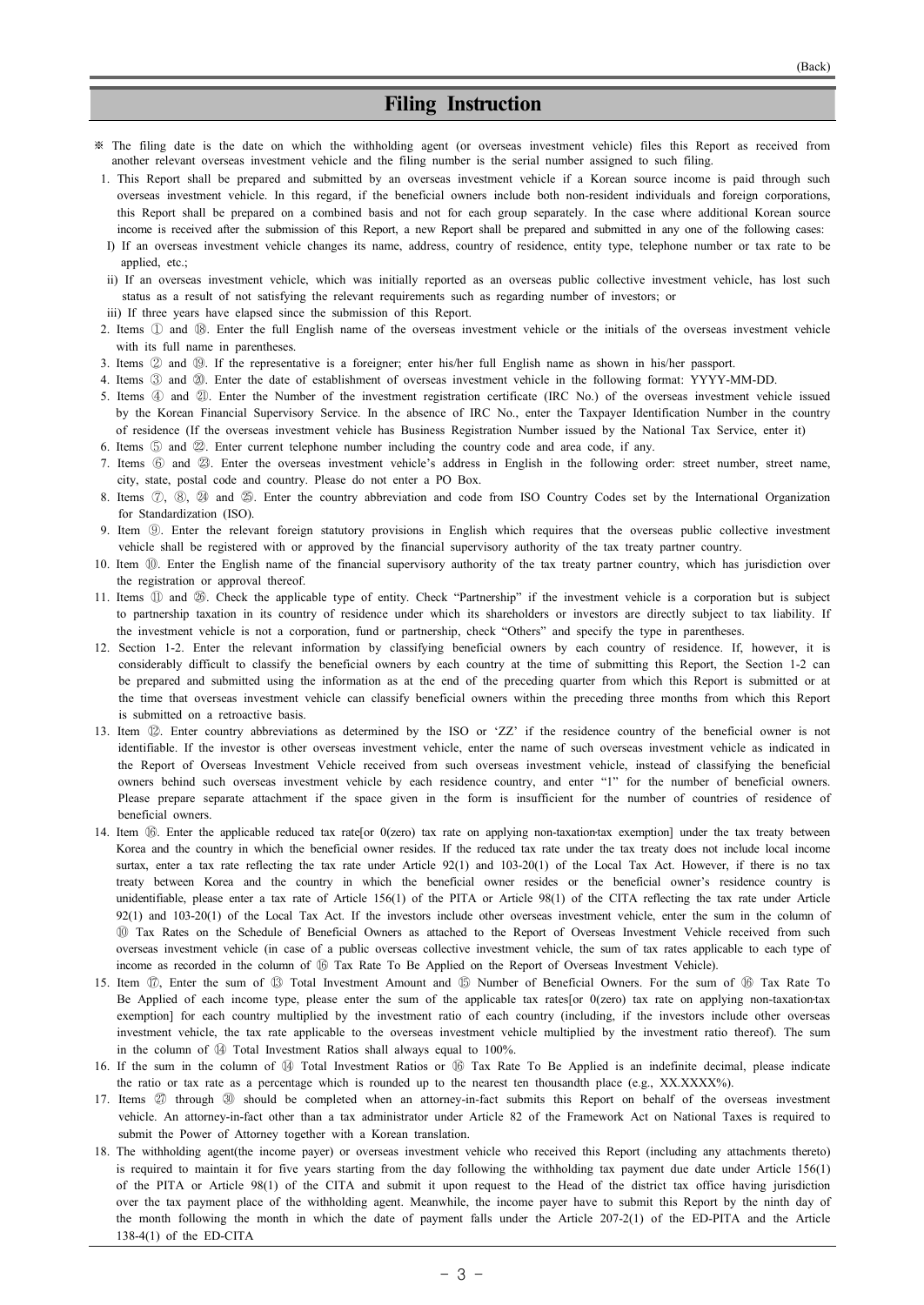# Schedule of Beneficial Owners (Type of Income )

(Front)

|                                                                  |                             |                                                                                    |                                                         |                     |                                                                   |                                 |                                          |                                    | (Unit: %)                                                                                                       |
|------------------------------------------------------------------|-----------------------------|------------------------------------------------------------------------------------|---------------------------------------------------------|---------------------|-------------------------------------------------------------------|---------------------------------|------------------------------------------|------------------------------------|-----------------------------------------------------------------------------------------------------------------|
| $\textcircled{\scriptsize{1}}$<br>$\textbf{Classif}$<br>-ication | $\circledZ$<br>$\mbox{No.}$ | $\circledS$<br>Name $\sigma$<br>individual or<br>overseas<br>investment<br>vehicle | $\circledA$<br>Taxpayer<br>Identification<br>$\rm N\!o$ | $\circledS$ Address | $^\circledR$<br>$\frac{C_{\text{untry}}}{\text{of}}$<br>Residence | $\circledT$<br>Date of<br>Birth | $\circledS$<br>Tax Rate To Be<br>Applied | $\circledS$<br>Investment<br>Ratio | $\begin{array}{c}\n\textcircled{1} \\ \text{Tax Rate} \\ (\textcircled{8} \times \textcircled{9})\n\end{array}$ |
|                                                                  |                             |                                                                                    |                                                         |                     |                                                                   |                                 |                                          |                                    |                                                                                                                 |
|                                                                  |                             |                                                                                    |                                                         |                     |                                                                   |                                 |                                          |                                    |                                                                                                                 |
|                                                                  |                             |                                                                                    |                                                         |                     |                                                                   |                                 |                                          |                                    |                                                                                                                 |
|                                                                  |                             |                                                                                    |                                                         |                     |                                                                   |                                 |                                          |                                    |                                                                                                                 |
|                                                                  |                             |                                                                                    |                                                         |                     |                                                                   |                                 |                                          |                                    |                                                                                                                 |
|                                                                  |                             |                                                                                    |                                                         |                     |                                                                   |                                 |                                          |                                    |                                                                                                                 |
|                                                                  |                             |                                                                                    |                                                         |                     |                                                                   |                                 |                                          |                                    |                                                                                                                 |
|                                                                  |                             |                                                                                    |                                                         |                     |                                                                   |                                 |                                          |                                    |                                                                                                                 |
|                                                                  |                             |                                                                                    |                                                         |                     |                                                                   |                                 |                                          |                                    |                                                                                                                 |
|                                                                  |                             |                                                                                    |                                                         |                     |                                                                   |                                 |                                          |                                    |                                                                                                                 |
|                                                                  |                             |                                                                                    |                                                         |                     |                                                                   |                                 |                                          |                                    |                                                                                                                 |
|                                                                  |                             |                                                                                    |                                                         |                     |                                                                   |                                 |                                          |                                    |                                                                                                                 |
|                                                                  |                             |                                                                                    |                                                         |                     |                                                                   |                                 |                                          |                                    |                                                                                                                 |
|                                                                  |                             |                                                                                    |                                                         |                     |                                                                   |                                 |                                          |                                    |                                                                                                                 |
|                                                                  |                             |                                                                                    |                                                         |                     |                                                                   |                                 |                                          |                                    |                                                                                                                 |
|                                                                  |                             |                                                                                    |                                                         |                     |                                                                   |                                 |                                          |                                    |                                                                                                                 |
|                                                                  |                             |                                                                                    |                                                         |                     |                                                                   |                                 |                                          |                                    |                                                                                                                 |
|                                                                  |                             |                                                                                    |                                                         |                     |                                                                   |                                 |                                          |                                    |                                                                                                                 |
|                                                                  |                             |                                                                                    |                                                         |                     |                                                                   |                                 |                                          |                                    |                                                                                                                 |
|                                                                  |                             |                                                                                    |                                                         |                     |                                                                   |                                 |                                          |                                    |                                                                                                                 |
|                                                                  |                             |                                                                                    |                                                         |                     |                                                                   |                                 |                                          |                                    |                                                                                                                 |
|                                                                  |                             |                                                                                    |                                                         |                     |                                                                   |                                 |                                          |                                    |                                                                                                                 |
|                                                                  |                             |                                                                                    |                                                         |                     |                                                                   |                                 |                                          |                                    |                                                                                                                 |
|                                                                  |                             |                                                                                    |                                                         |                     |                                                                   |                                 |                                          |                                    |                                                                                                                 |
|                                                                  |                             |                                                                                    |                                                         |                     |                                                                   |                                 |                                          |                                    |                                                                                                                 |
|                                                                  |                             |                                                                                    |                                                         |                     |                                                                   |                                 |                                          |                                    |                                                                                                                 |

210mm×297mm[백상지 80g/㎡(재활용품)]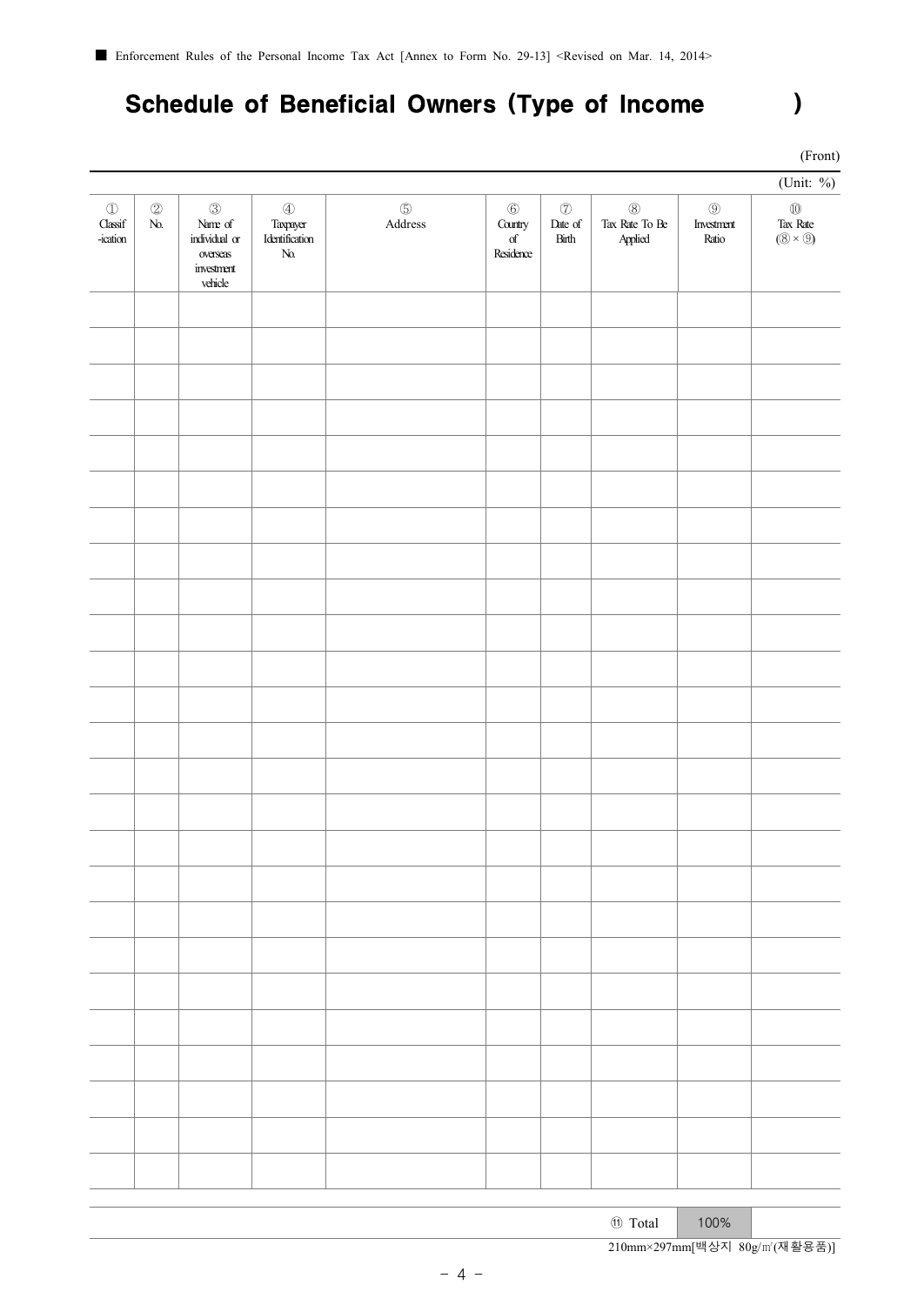## **Filing Instruction**

- 1. This Schedule shall be prepared and submitted by an overseas investment vehicle for each type of income and attached to the Report of Overseas Investment Vehicle, if a Korean source income is paid through such overseas investment vehicle. In this regard, if the beneficial owners include both non-resident individuals and foreign corporations, this Schedule shall be prepared on a combined basis and not for each group separately, and separate attachment may be prepared in same format if the space provided in the Form is insufficient for the number of beneficial owners of the overseas investment vehicle.
- 2. Item ①. Mark "V" if the investor is an overseas investment vehicle and mark "BO" if the investor is a beneficial owner. If the investors of the subject overseas investment vehicle include both overseas investment vehicles and beneficial owners, please list beneficial owners first and then overseas investment vehicles.
- 3. Item ②. Enter a serial number for each group of overseas investment vehicles and beneficial owners.
- 4. Item <sup>③</sup>. Enter the name of individual or the full English name of the overseas investment vehicle or the initials of the overseas investment vehicle with its full name in parentheses.
- 5. Item ④. Enter Taxpayer Identification No. If investor is a non-resident individual, refer to the below table. If investor is a company, enter the number of the investment registration certificate (IRC No.). In the absence of IRC No., enter the Taxpayer Identification No. in the country of residence (If the company has Business Registration No. issued by Korean tax authority, enter it).

|     | Classification                       | Identification Number                                                                                                                                                                                                                                                                                     |
|-----|--------------------------------------|-----------------------------------------------------------------------------------------------------------------------------------------------------------------------------------------------------------------------------------------------------------------------------------------------------------|
| (1) | Principle                            | Resident Registration No. or Business<br>Registration No. issued by Korean tax authority                                                                                                                                                                                                                  |
| (2) | In the absence of $(1)$              | [For individual] Registration number under the Report of Domestic Residence (for a Korean national<br>residing overseas or a Korean with foreign nationality), foreigner registration number under the<br>Foreign Registration Card (for a foreigner) or passport number in the absence of the former two |
| (3) | In the absence of<br>$(1)$ and $(2)$ | Investment registration number from an investment registration certificate or Taxpayer Identification<br>No. in the country of residence                                                                                                                                                                  |

- 6. Item ⑤. Enter the address in English in the following order: street number, street name, city, state, postal code and country. Please do not enter a PO Box.
- 7. Item ⑥. Enter country abbreviations as determined by the ISO or 'ZZ' if the residence country of the beneficial owner is not identifiable.
- 8. Item  $\oslash$ . Enter the date of birth if the beneficial owner is non-resident individual (for example, enter "20060101" if the date of birth is January 1, 2006).
- 9. Item ⑧. Enter the applicable reduced tax rate[or 0(zero) tax rate on applying non-taxation-tax exemption] under the tax treaty between Korea and the country in which the beneficial owner resides. If the reduced tax rate under the tax treaty does not include local income surtax, enter a tax rate reflecting the tax rate under Article 92(1) and 103-20(1) of the Local Tax Act. However, if there is no tax treaty between Korea and the country in which the beneficial owner resides or the beneficial owner's residence country is unidentifiable, please enter a tax rate of Article 156(1) of the PITA or Article 98(1) of the CITA reflecting the tax rate under Article 92(1) and 103-20(1) of the Local Tax Act. If the investors include other overseas investment vehicle, enter the sum in the column of 1 Total on the Schedule of Beneficial Owners as attached to the Report of Overseas Investment Vehic vehicle. In case of a public overseas collective investment vehicle, enter the sum of tax rates applicable to each type of income as recorded in the column of  $\circledB$  Tax Rate To Be Applied on the Report of Overseas Investm
- 10. Item **(i)**. Enter the investment ratio of each beneficial owner or other overseas investment vehicle investing in the subject overseas investment vehicle. The sum of such investment ratios shall always equal to 100%.
- 11. Item ①. Enter the tax rate which is calculated by multiplying ⑧ Tax Rate To Be Applied[or 0(zero) tax rate on applying non-taxation tax exemption] by ⑨ Investment Ratio for each beneficial owner or overseas investment vehicle.
- 12. Item ⑪. Enter the sum of Tax Rates applicable to each respective beneficial owners and overseas investment vehicles. If ⑨ Investment ratio, ⑩ Tax Rate, or ⑪ Sum of Tax Rates is an indefinite decimal, please indicate the ratio or tax rate as a percentage which is rounded up to the nearest ten thousandth place (e.g., XX.XXXX%).
- 13. The withholding agent(the income payer) or overseas investment vehicle who received this Report (including any attachments thereto) is required to maintain it for five years starting from the day following the withholding tax payment due date under Article 156(1) of the PITA or Article 98(1) of the CITA and submit it upon request to the Head of the district tax office having jurisdiction over the tax payment place of the withholding agent. Meanwhile, the income payer have to submit this Report by the ninth day of the month following the month in which the date of payment falls under the Article 207-2(1) of the ED-PITA and the Article 138-4(1) of the ED-CITA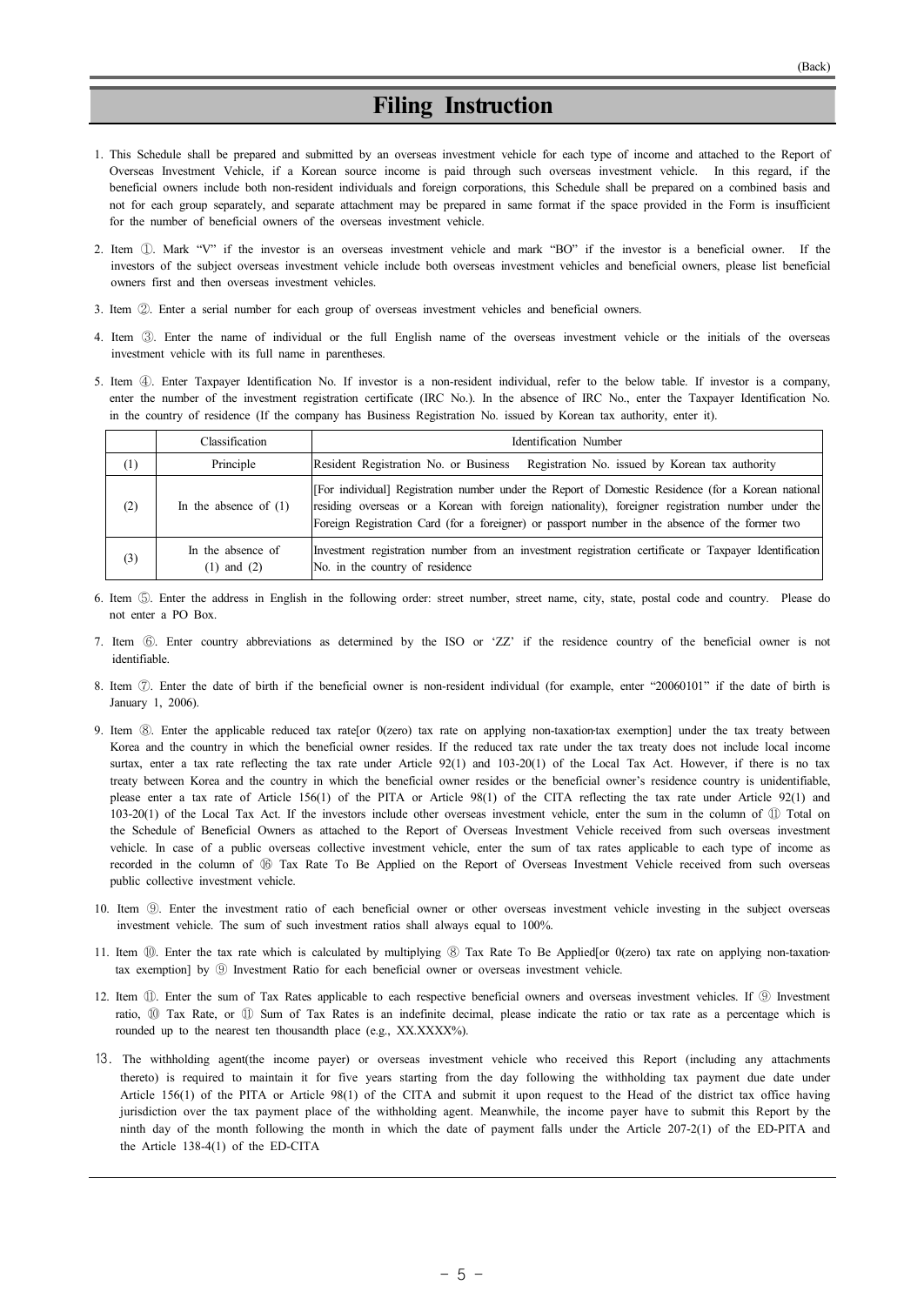■ Enforcement Rules of the Corporate Income Tax Act [Form No. 72-2] (Established on Feb. 28, 2012)

## Application for Entitlement to Reduced Tax Rate

## on Domestic Source Income (for Foreign Corporation)

| $\mathcal{X}$ Please check the appropriate $\lceil \quad \rceil$ . |                                                                                                                                                                    |                                                                                     |  |                                                    |                                  | (Front)        |
|--------------------------------------------------------------------|--------------------------------------------------------------------------------------------------------------------------------------------------------------------|-------------------------------------------------------------------------------------|--|----------------------------------------------------|----------------------------------|----------------|
| Filing No.                                                         |                                                                                                                                                                    | <b>Filing Date</b>                                                                  |  |                                                    |                                  |                |
| 1. Applicant Information                                           |                                                                                                                                                                    |                                                                                     |  |                                                    |                                  |                |
| $(1)$ Type of Entity                                               | Corporation, [ ] Pension, [ ] Fund,<br>Overseas investment vehicle recognized as beneficial owner under tax treaty<br>(Relevant tax treaty provisions:<br>Others ( |                                                                                     |  |                                                    |                                  |                |
| 2 Name of Corporation                                              |                                                                                                                                                                    | 6)Address                                                                           |  |                                                    |                                  |                |
| (3) Name of Representative                                         |                                                                                                                                                                    | $(7)$ Country of<br>Residence                                                       |  |                                                    |                                  |                |
| (4) Taxpayer Identification No.                                    |                                                                                                                                                                    | 8 Country Code                                                                      |  |                                                    |                                  |                |
| (5) Date of Incorporation                                          |                                                                                                                                                                    | 9)Telephone<br>Number                                                               |  |                                                    |                                  |                |
| 2. Claim of Applicable Tax Treaty Provisions                       |                                                                                                                                                                    |                                                                                     |  |                                                    |                                  |                |
| (10) Tax Treaty between Korea and                                  | : Article<br>Article<br>Article                                                                                                                                    | Subparagraph<br>Paragraph<br>Subparagraph<br>Paragraph<br>Subparagraph<br>Paragraph |  | Type of Income<br>Type of Income<br>Type of Income | Tax Rate<br>Tax Rate<br>Tax Rate | %<br>%<br>$\%$ |

3. Determination of Beneficial Owner

⑪A pension established under the laws of a tax treaty partner country, which are equivalent to the Korean National Pension Act, Public Officials Pension Act, Armed Forces Personnel Act, Pension for Private School Teachers and Staff Act, and Guarantee of Workers' Retirement Benefits Act, etc.: Yes [ ] No [ ]

⑫A fund that is established as a non-profit organization under the laws of a tax treaty partner country, which does not distribute its profits to its members: Yes [ ] No [ ]

⑬An overseas investment vehicle recognized as beneficial owner under the tax treaty between Korean and the country in which it is incorporated: Yes [ ] No [ ]

 $[4]$ Is the corporation liable to tax under the tax laws of the country of residence?: Yes  $\begin{bmatrix} 1 & No \end{bmatrix}$ 

(**i**SIs the corporation a beneficial owner of domestic source income?: Yes  $\begin{bmatrix} 1 \\ 2 \end{bmatrix}$  No  $\begin{bmatrix} 1 \\ 1 \end{bmatrix}$ 

○<sup>16</sup> Is the Applicant or its income subject to the provisions of the tax treaty between Korea and its country of residence that deny (restrict) tax treaty benefits? Yes [ ] No [ ]

The Applicant hereby confirms that with regard to submitting this Application pursuant to Article 98-6 of the Corporate Income Tax Act ("CITA") and Article 138-7 of the Enforcement Decree of CITA ("ED-CITA"), the Applicant is clearly aware of the followings provided below that there is no false statement in the contents of this Application, and that the Applicant is the beneficial owner (or attorney-in-fact authorized to sign this Application on behalf of the beneficial owner) of all the domestic source income which this application relates.

1) The Applicant is aware that if any of the contents of this Application is different from true facts, the amount of withholding tax under this Application may be less than the amount of withholding tax that shall be withheld in accordance with the relevant laws.

2) The Applicant is aware that if it answers "Yes" to any one of ①through ⑬above satisfying the requirements thereof, the withholding agent shall apply the reduced tax rate under the tax treaty between Korea and the country in which the relevant pension, etc. is established.

3) The Applicant is aware that if it answers "No" to any one of  $\circledA$  and  $\circledB$  or "Yes" to  $\circledB$  above, the reduced tax rate under the tax treaty between Korea and the residence country of the Applicant shall not apply.

Date

Applicant (Representative) (Signature or Seal)

To.

Attachment: Documents substantiating the fact that the Applicant falls under any of the categories (11) through (13) Attorney-in-Fact ○<sup>17</sup> Type [ ] Tax Administrator [ ] Others **18 Name of Individual or** Corporation ○<sup>19</sup> Business Registration No. (Resident Registration No.) ○<sup>20</sup> Address or Place of Business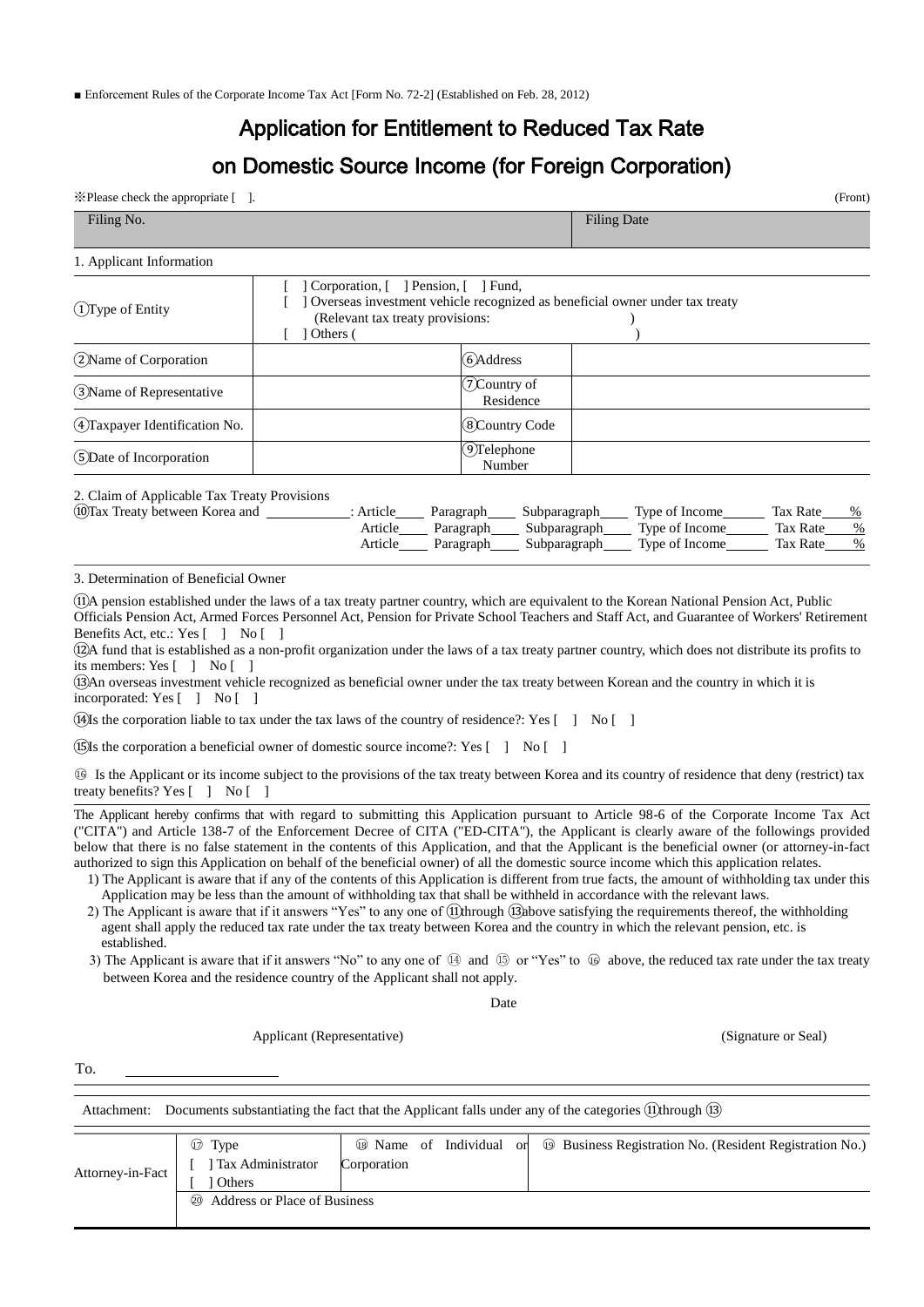### **Filing Instruction**

※ The filing date is the date on which the withholding agent files this Application as received from the beneficial owner and the filing number is the serial number assigned to such filing.

- 1. This Application shall be submitted by a foreign corporation which wishes to apply a reduced tax rate under the relevant tax treaty applicable to its Korean source income, and this form shall not be submitted by a foreign corporation which is exempt from Korean withholding tax pursuant to the relevant tax treaty. In the case where the Applicant receives additional Korean source income after the submission of this Application whereby a reduced tax rate under the relevant tax treaty was applied to the previous Korean source income, the Applicant is required to prepare and file a new application if there is any change in its corporate name, representative, taxpayer ID No., address, country of residence and telephone number, etc., or if three years have elapsed since the submission of this Application.
- 2. Item  $(1)$  Check the appropriate type of entity that applies. If the Applicant is a pension, fund or overseas investment vehicle falling under any one of the Items under Article 138-7(5) of the ED-CITA, check the appropriate [space]. Also, enter the relevant tax treaty provisions in the parentheses in the case of an overseas investment vehicle. For other types of Applicants such as a government, local government or central bank, etc., select "Others" and specify the type in parentheses.
- 3. Item  $(2)$  Enter the Applicant's full name in English.
- 4. Item (3) If the representative is a foreigner; enter his/her full English name as shown in his/her passport.
- 5. Item (4) Enter the investment registration number from the investment registration certificate. In the absence of such number, enter the Applicant's taxpayer ID No. issued by the tax authority of its residence country (or, enter the Applicant's Business Registration No. if it is issued by a district tax office in Korea).
- 6. Item ⑤. Enter the Applicant's date of incorporation in the following format: YYYY-MM-DD.
- 7. Item ⑥. Enter the Applicant's address in English in the following order: street number, street name, city, state, postal code and country. Do not enter a PO Box.
- 8. Items (7) and (8) Enter the country abbreviation and code from ISO Country Codes set by the International Organization for Standardization (ISO).
- 9. Item ⑨. Enter current telephone number including the country code and area code, if any.
- 10. Item (10) Enter the tax treaty and relevant provisions therein to be applied, type of relevant Korean source income and reduced tax rate. If the reduced tax rate under the relevant tax treaty does not include local income surtax, enter a tax rate reflecting the tax rate under Article 89(1) of the Local Tax Act.
- 11. If the Applicant answers "Yes" to any one of ①through ⑬satisfying the requirement thereof, the reduced tax rate under the tax treaty between Korea and the country in which the Applicant (i.e., the pension, fund or overseas investment vehicle, etc) is established shall be applied.
- 12. If the Applicant answers "No" to any one of  $\Omega$  and  $\Omega$  the reduced tax rate under the relevant tax treaty shall not apply.
- 13. For Item  $\circledR$ , confirm whether or not the Applicant or its income is subject to the provisions of the tax treaty between Korea and its country of residence which deny (restrict) the tax treaty benefits. If checked "Yes," the Applicant shall not be entitled to the reduced tax treaty under the tax treaty.
- 14. Items ① through ② should be completed when an attorney-in-fact submits this Application on behalf of the Applicant. An attorney-in-fact other than a tax administrator under Article 82 of the Framework Act on National Taxes is required to submit the Power of Attorney together with a Korean translation.
- 15. The withholding agent or overseas investment vehicle who received this Application (including any attachments thereto) is required to maintain it for five years starting from the day following the withholding tax payment due date under Article 98(1) of the CITA and submit it upon request to the Head of the district tax office having jurisdiction over the tax payment place of the withholding agent.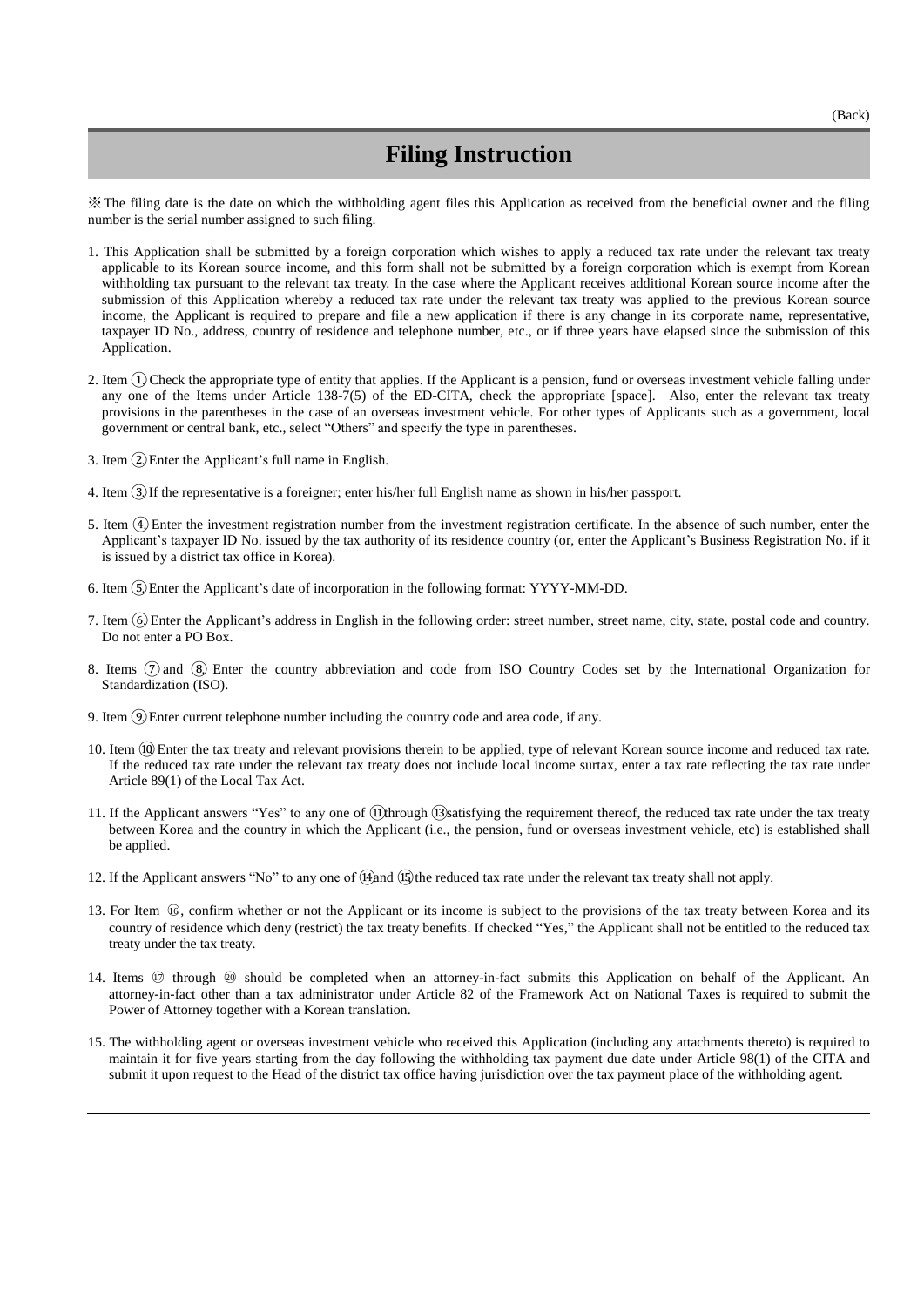## Application for Non-Taxation • Tax Exemption of ( [ ] Individual Income Tax [ ] Corporate Income Tax ) on Korean Source ([ ] Interest [ x ] Dividend [ ] Royalties [ ] Other) Income under the Tax Treaty

| * Please check the appropriate [<br>Receipt No. |                                                                             |                                                 |                                                                                                          |       |                                    |                                   |                 |                                                                                                                                                                                                                          |  |  |
|-------------------------------------------------|-----------------------------------------------------------------------------|-------------------------------------------------|----------------------------------------------------------------------------------------------------------|-------|------------------------------------|-----------------------------------|-----------------|--------------------------------------------------------------------------------------------------------------------------------------------------------------------------------------------------------------------------|--|--|
|                                                 |                                                                             |                                                 | Receipt Date                                                                                             |       |                                    |                                   |                 | Required to be processed upon submission                                                                                                                                                                                 |  |  |
|                                                 |                                                                             |                                                 | 1) Name of Individual (or Corporation)                                                                   |       |                                    |                                   |                 |                                                                                                                                                                                                                          |  |  |
| Beneficiary                                     |                                                                             | 2 Business (Resident or Alien) Registration No. |                                                                                                          |       |                                    |                                   |                 |                                                                                                                                                                                                                          |  |  |
|                                                 |                                                                             |                                                 | 3 Address (or Location of Business)                                                                      |       |                                    |                                   |                 |                                                                                                                                                                                                                          |  |  |
|                                                 | 4 Date of Birth                                                             |                                                 |                                                                                                          |       | (5) State of Residence             |                                   |                 | 6 State Code                                                                                                                                                                                                             |  |  |
|                                                 | 1 Name of Corporation<br>(Korean)<br>(English) Korean Securities Depository |                                                 |                                                                                                          |       |                                    |                                   |                 |                                                                                                                                                                                                                          |  |  |
| Income Payer                                    |                                                                             | 8 Name of Representative Yoo Yae Hoon           |                                                                                                          |       |                                    |                                   |                 |                                                                                                                                                                                                                          |  |  |
|                                                 |                                                                             |                                                 | <b>9 Business (Resident or Alien) Registration No.</b>                                                   |       |                                    | 116-82-05363                      |                 |                                                                                                                                                                                                                          |  |  |
|                                                 |                                                                             |                                                 |                                                                                                          |       |                                    |                                   |                 | Address (or Location of Business) 4GIL 23 Yoinaru, Youngdeungpo-GU, Seoul, 150-948, Korea                                                                                                                                |  |  |
|                                                 | <sup>(1)</sup> Interest                                                     |                                                 |                                                                                                          |       |                                    |                                   |                 | Bonds     Bonds Investment Trust     Deposit and Savings     Loans     Other                                                                                                                                             |  |  |
| Type of                                         | <sup>(12</sup> ) Dividends                                                  |                                                 | Securities Investment Trust [ ] Deemed Dividends                                                         |       |                                    |                                   |                 |                                                                                                                                                                                                                          |  |  |
| Income                                          |                                                                             |                                                 | Dividends between Corporations                                                                           |       |                                    | [ ] Other                         |                 |                                                                                                                                                                                                                          |  |  |
|                                                 | <sup>(3)</sup> Royalties                                                    |                                                 | Patents, Trademark                                                                                       |       | $\lceil$ $\cdot \rceil$ Copyrights | [ ] Equipment Lease               |                 | $\lceil$ 0ther                                                                                                                                                                                                           |  |  |
|                                                 | (14) Other                                                                  |                                                 |                                                                                                          |       |                                    |                                   |                 |                                                                                                                                                                                                                          |  |  |
|                                                 |                                                                             |                                                 |                                                                                                          |       | Interest / Dividend Income         |                                   |                 |                                                                                                                                                                                                                          |  |  |
|                                                 |                                                                             |                                                 | $(15)$ Account No.                                                                                       |       |                                    |                                   |                 | (16) Real name confirmed                                                                                                                                                                                                 |  |  |
|                                                 |                                                                             |                                                 |                                                                                                          |       |                                    |                                   |                 |                                                                                                                                                                                                                          |  |  |
|                                                 |                                                                             |                                                 |                                                                                                          |       |                                    |                                   |                 | (Unit: KRW)                                                                                                                                                                                                              |  |  |
| (17) Date of Payment                            |                                                                             |                                                 | (18) Amount Paid                                                                                         |       | $(19)$ Tax Rate                    | (20) Tax to be Withheld           |                 | 20 Tax Exempted                                                                                                                                                                                                          |  |  |
|                                                 |                                                                             |                                                 |                                                                                                          |       |                                    |                                   |                 |                                                                                                                                                                                                                          |  |  |
|                                                 |                                                                             |                                                 |                                                                                                          |       |                                    |                                   |                 |                                                                                                                                                                                                                          |  |  |
|                                                 |                                                                             |                                                 |                                                                                                          |       |                                    |                                   |                 |                                                                                                                                                                                                                          |  |  |
| 22 Basis for Non-Taxation                       | or Tax Exemption                                                            |                                                 | Subparagraph (), Paragraph (), Article () of the Tax Treaty between Korea and (                          |       |                                    |                                   |                 | $\lambda$                                                                                                                                                                                                                |  |  |
|                                                 | 23 Covered Period                                                           |                                                 |                                                                                                          | (Mo.) | $(Yr.) \sim$                       | <b>Contract Contract Contract</b> | (Mo.)           | (Yr)                                                                                                                                                                                                                     |  |  |
| Korean Source (                                 |                                                                             |                                                 | Article 207-2 (or 138-4) of its Enforcement Decree.                                                      |       | Date:                              |                                   |                 | I hereby submit an "Application for Non-Taxation · Tax Exemption of Individual (or Corporate) Income Tax on Non-Resident's<br>) Income" under Article 156-2 (or 98-4) of the "Income Tax Act (or Corporate Tax Act)" and |  |  |
|                                                 |                                                                             |                                                 |                                                                                                          |       | Applicant (Beneficiary):           |                                   |                 | (Signature or Seal)                                                                                                                                                                                                      |  |  |
|                                                 |                                                                             |                                                 |                                                                                                          |       | (Via) Income Payer:                |                                   |                 | (Signature or Seal)                                                                                                                                                                                                      |  |  |
| To The Head of (                                |                                                                             |                                                 | ) District Tax Office                                                                                    |       |                                    |                                   |                 |                                                                                                                                                                                                                          |  |  |
|                                                 | <sup>2</sup> Type of Agent                                                  |                                                 |                                                                                                          |       | ]Tax Agent                         |                                   | $\lceil$ [Other |                                                                                                                                                                                                                          |  |  |
|                                                 |                                                                             |                                                 | <b>25</b> Name of Individual (or Corporation)                                                            |       |                                    |                                   |                 |                                                                                                                                                                                                                          |  |  |
| Agent                                           |                                                                             |                                                 | 26 Business (Resident or Alien) Reg. No.                                                                 |       |                                    |                                   |                 |                                                                                                                                                                                                                          |  |  |
|                                                 |                                                                             |                                                 | 20 Address (or Location of Business)                                                                     |       |                                    |                                   |                 |                                                                                                                                                                                                                          |  |  |
|                                                 |                                                                             |                                                 | 28 Competent District Tax Office                                                                         |       |                                    |                                   |                 |                                                                                                                                                                                                                          |  |  |
|                                                 |                                                                             |                                                 | 1. A "Certificate of Residence" issued by the Competent Authority of the beneficiary's residence country |       |                                    |                                   |                 |                                                                                                                                                                                                                          |  |  |
| Attached<br>Documents                           |                                                                             |                                                 | 2. A copy of documents supporting tax-exempt status (e.g. Agreement or contract)                         |       |                                    |                                   |                 |                                                                                                                                                                                                                          |  |  |
|                                                 | I hereby confirm the above facts.                                           |                                                 |                                                                                                          |       |                                    |                                   |                 |                                                                                                                                                                                                                          |  |  |

Irrespective of this confirmation of the submitted application, the head of district tax office can correct or determine taxes in accordance with relevant laws if the information in this application is found to be different from actual facts.

Head of ( ) District Tax Office Seal